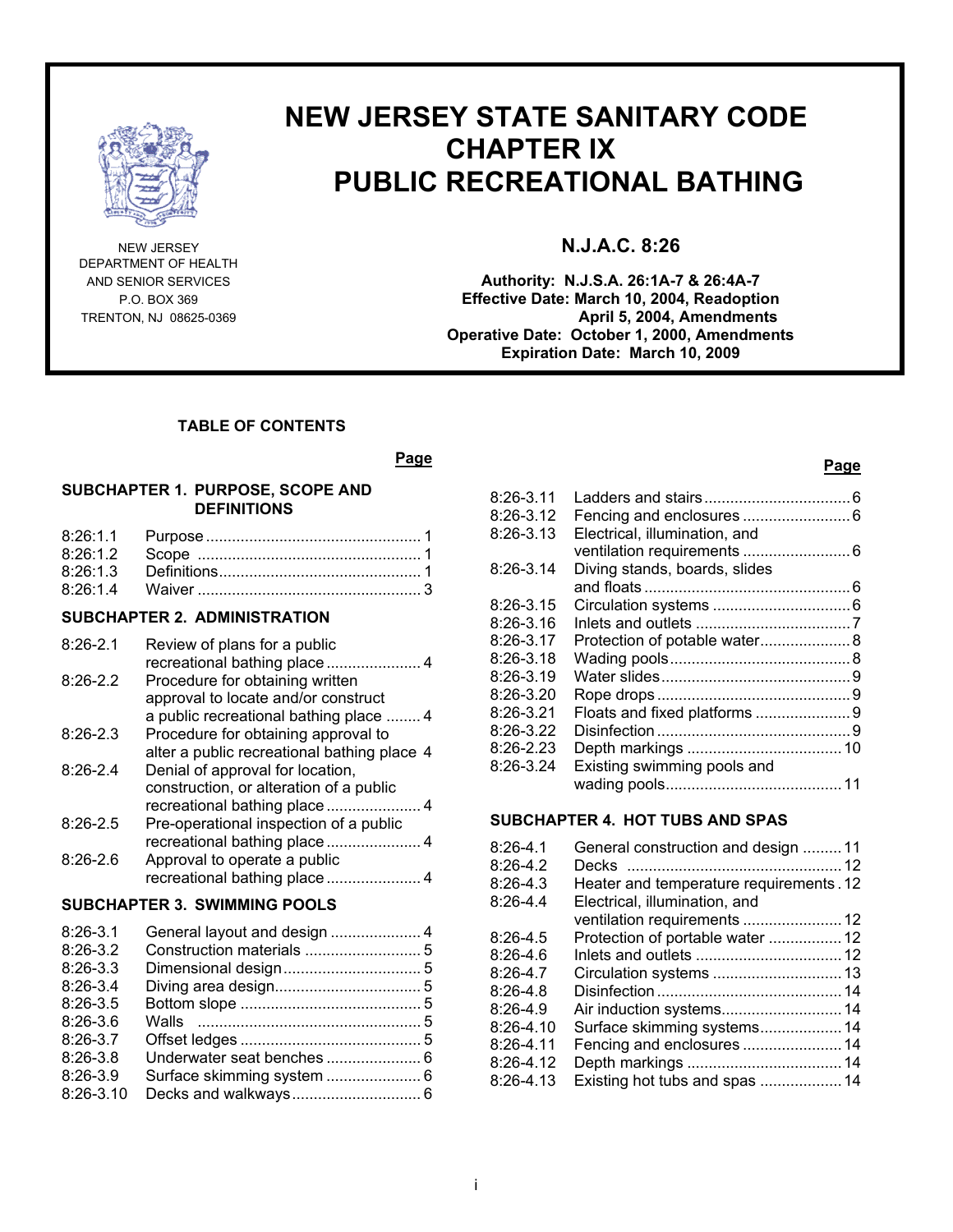# **Page**

# **SUBCHAPTER 5. WATERFRONT SAFETY**

| $8:26 - 5.1$<br>$8:26-5.2$ | Specially exempt facilities  14<br>Swimming pool supervision 15           |  |
|----------------------------|---------------------------------------------------------------------------|--|
| $8:26-5.3$                 | Emergency equipment for swimming<br>pools                                 |  |
| $8:26-5.4$                 | Bather rules for swimming pools,<br>wading pools, hot tubs and spas<br>16 |  |
| $8:26-5.5$                 | Diving in swimming pools 16                                               |  |
| $8:26-5.6$                 | Wading pool supervision 16                                                |  |
| $8:26-5.7$                 |                                                                           |  |
| $8:26-5.8$                 | Hot tub and spa supervision 17                                            |  |
| $8:26-5.9$                 | Emergency equipment for hot tubs                                          |  |
|                            |                                                                           |  |
| $8:26 - 5.10$              | Bathing beach supervision 17                                              |  |
| 8:26-5.11                  | Bather rules for bathing beaches 18                                       |  |
| 8:26-5.12                  | Lifesaving equipment for bathing                                          |  |
|                            |                                                                           |  |
| $8:26 - 5.13$              | Diving stands and boards for                                              |  |
|                            |                                                                           |  |
| $8:26 - 5.14$              | Waterfront restrictions for                                               |  |
|                            |                                                                           |  |

### **SUBCHAPTER 6. GENERAL SANITATION AND MAINTENANCE**

| $8:26-6.1$  |                                     |  |
|-------------|-------------------------------------|--|
| $8:26-6.2$  | Dressing rooms and bathhouses  19   |  |
| $8:26-6.3$  |                                     |  |
| $8:26-6.4$  | Water closets and lavatories 19     |  |
| $8:26-6.5$  | Wastewater disposal 19              |  |
| $8:26-6.6$  |                                     |  |
| $8:26-6.7$  |                                     |  |
| $8:26-6.8$  |                                     |  |
| $8:26-6.9$  |                                     |  |
| $8:26-6.10$ |                                     |  |
| $8:26-6.11$ | Insect, rodent, and weed control 20 |  |
| $8:26-6.12$ | Recreational equipment  20          |  |

### **SUBCHAPTER 7. SAMPLING AND WATER QUALITY CRITERIA**

| $8:26 - 7.1$ |                                          | 20 |
|--------------|------------------------------------------|----|
| $8:26 - 7.2$ | Microbiological sampling for public      |    |
|              | recreational bathing places  20          |    |
| $8:26 - 7.3$ | Sample collection for swimming pools,    |    |
|              | wading pools, hot tubs, and spas 20      |    |
| $8:26 - 7.4$ | Disposition of water samples from        |    |
|              | public recreational bathing places 21    |    |
| $8:26 - 7.5$ | Microbiological water quality standards  |    |
|              | for swimming pools and wading pools . 21 |    |

| 8:26-7.6<br>$8:26 - 7.7$ | Samples not meeting standards21<br>Chemical and physical water quality<br>analyses for swimming pools and |
|--------------------------|-----------------------------------------------------------------------------------------------------------|
| $8:26 - 7.8$             | Chemical water quality standards                                                                          |
|                          | for swimming pools and wading<br>22                                                                       |
| 8:26-7.9                 | Physical water quality standards for<br>swimming pools and wading pools22                                 |
| 8:26-7.10                | Salt water swimming and wading<br>pools utilizing ocean and/or by water22                                 |
| $8:26 - 7.11$            | Microbiological water quality standards                                                                   |
| $8:26 - 7.12$            | Chemical water quality standards                                                                          |
| 8:26-7.13                | Algae                                                                                                     |
| $8:26 - 7.14$            | Physical water quality standards                                                                          |
| $8:26 - 7.15$            | Pre-operational assessment for                                                                            |
| 8:26-7.16                | Sample collection at bathing beaches24                                                                    |
| 8:26-7.17                | Sampling techniques for bathing                                                                           |
| $8:26 - 7.18$            | beaches<br>. 23<br>Microbiological water quality standards                                                |
| 8:26-7.19                | Chemical water quality standards                                                                          |
|                          |                                                                                                           |
| 8:26-7.20                | Physical water quality standards                                                                          |
| <b>SUBCHAPER 8.</b>      | <b>ENFORCEMENT PROCEDURES</b>                                                                             |
| $8:26-8.1$               |                                                                                                           |
| 8:26-8.2                 | Inspection of public swimming<br>pools, wading pools, hot tubs, spas                                      |
|                          |                                                                                                           |
| $8:26-8.3$               | Report of inspections25                                                                                   |

| $8:26-8.4$    | Public availability of inspection reports 25 |  |
|---------------|----------------------------------------------|--|
| $8:26-8.5$    | Criteria for closure of public               |  |
|               |                                              |  |
| $8:26-8.6$    | Closure of swimming pools and                |  |
|               |                                              |  |
| $8:26-8.7$    |                                              |  |
| $8:26-8.8$    |                                              |  |
| $8:26-8.9$    |                                              |  |
| $8:26 - 8.10$ | Deaths and/or serious injuries27             |  |
| $8:26 - 8.11$ |                                              |  |
|               |                                              |  |
|               |                                              |  |
|               |                                              |  |

# **Page**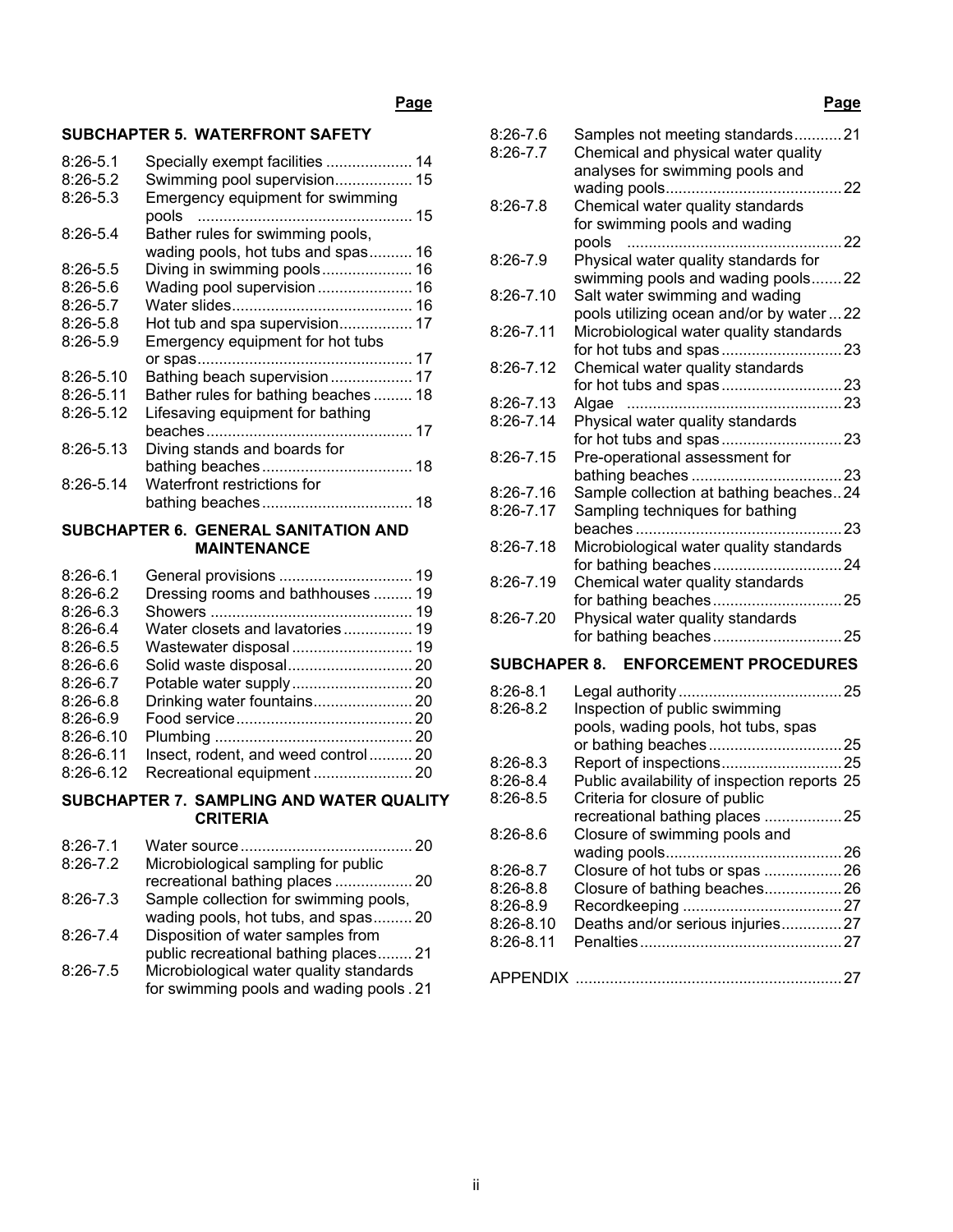# **CHAPTER 26**

### **PUBLIC RECREATIONAL BATHING**

### **SUBCHAPTER 1. PURPOSE, SCOPE AND DEFINITIONS**

### **8:26-1.1 Purpose**

 The purpose of this chapter shall be to set reasonable sanitary and safety regulations for public recreational bathing places and to preserve and improve the public health in this state as provided for in N.J.S.A. 26:1A-7.

### **8:26-1.2 Scope**

 These rules shall govern all public recreational bathing places in New Jersey. Pursuant to N.J.S.A. 26:1A-9, the provisions of this chapter are enforceable by the New Jersey Department of Health and Senior Services, local departments of health, local police authorities, local sheriff's departments, and other enforcement agencies.

### **8:26-1.3 Definitions**

 The following words and terms, when used in this chapter, shall have the following meanings unless the context clearly indicates otherwise.

"Adult" means a person aged 18 years or older.

 "Alter" means and includes any modification, or relocation of any structure or equipment, or diversion and change of water flow patterns in an existing public recreational bathing place such that the design, configuration and/or operating characteristics are different from the original design, configuration and/or operating characteristics. The term does not include normal maintenance, repair, or replacement of previously approved equipment.

 "American National Standards Institute, Inc. (ANSI)" means that private nonprofit organization which, for the purposes of this chapter, provides technical materials and expertise and is located at 11 West 42nd Street, 13th Floor, New York, New York 10036-8002 at (212) 642-4949.

 "American Society of Mechanical Engineers (ASME)" means that nonprofit educational and technical organization which, for the purpose of this chapter, provides technical materials and expertise and is located at 3 Park Avenue, New York, New York 10016-5990 at (212) 591-7722.

 "Approved" means acceptable to the State Department of Health and Senior Services or the local health authority based on its determination as to conformance with appropriate standards and good public health practices.

 "Authorized agent" means a licensed health officer, sanitary inspector, or any other properly qualified and licensed person who is delegated to function within specified limits as the agent of the local health authority or the department.

 "Bathing beach" means the designated area of a natural or artificially constructed pond, lake, stream, river, bay, tidal waters, ocean or other body of fresh or salt water, which is used for bathing and swimming purposes together with buildings, equipment, and appurtenances, if any, and the land areas used in connection therewith.

 "Campground" means a plot of ground upon which two or more campsites are located, established or maintained for occupancy by camping units of the general public as temporary living quarters for children or adults, or both, for a total of 15 days or more in any calendar year, for recreation, education, or vacation purposes.

 "Certified laboratory" means a water laboratory certified by the New Jersey Department of Environmental Protection.

"Common interest community" means:

 1. Property subject to the Condominium Act, P.L. 1969, c.257 (N.J.S.A. 46:8B-1 et seq.), the Horizontal Property Act, P.L. 1963, c.168 (N.J.S.A. 46:8A-1 et seq.) and The Continuing Care Retirement Community Regulation and Financial Disclosure Act (N.J.S.A. 52:27D-330 et seq.);

 2. A housing corporation or association, commonly known as a cooperative, which entitles the holder of a share or membership interest thereof to possess and occupy for dwelling purposes a house, apartment, manufactured or mobile home or other unit of housing owned or leased by the corporation or association, or to lease or purchase a unit of housing constructed or to be constructed by the corporation or association; or

 3. Real estate with respect to which a person, by virtue of the ownership of a unit, is obligated to pay for real estate taxes, insurance premiums, maintenance or improvement of other real estate described in the instrument.

 "Construct" means and includes building or installing a new public recreational bathing place or altering an existing public recreational bathing place or any of its facilities.

 "Deck" means areas surrounding a swimming pool which are specifically constructed or installed for use by bathers.

"Deep" means water depths five feet or greater.

 "Department" means the State Department of Health and Senior Services.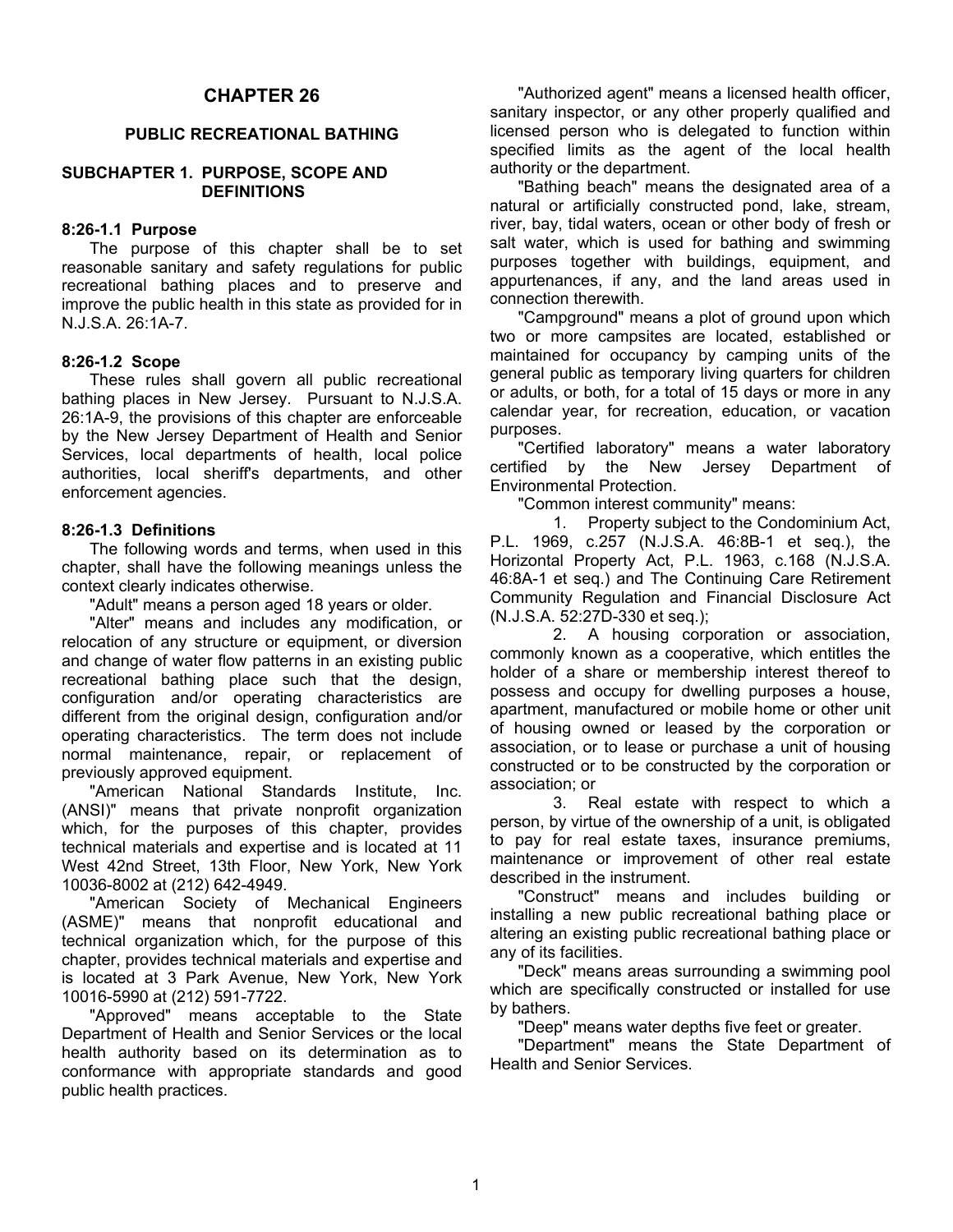"Diving" means entering a body of water head first.

 "Diving area" means that portion of a swimming pool which is eight feet forward of the tip of the diving board, eight feet behind the tip of the diving board, and eight feet to each side of the diving board.

 "Health authority" means the agent of the Local Board of Health and/or State Department of Health and Senior Services duly licensed to act in the enforcement of its ordinances and the sanitary laws of the state.

 "Hot tub or spa" means any pool having a maximum depth of 48 inches used in conjunction with high velocity water recirculation systems. Mineral or non-mineral water is used and is not emptied after each use. Water temperature is hot, cold, or ambient.

 "Hotel" or "motel" means a commercial establishment with a building of four or more dwelling units or rooms used for rental and lodging by guests.

 "Lifeguard" means a person who holds a lifeguarding certificate from an organization recognized by the New Jersey State Department of Health and Senior Services, as listed in the Appendix of this chapter.

 "Locate" means designating the site or place of a public recreational bathing place.

 "Mobile home park" means a parcel of land, or two or more contiguous parcels of land, containing at least 10 sites equipped for the installation of mobile or manufactured homes, where these sites are under common ownership and control, other than as a cooperative, for the purpose of leasing each site to the owner of a mobile or manufactured home for the installation thereof, and where the owner provides services, which are provided by the municipality in which the park is located for property owners outside the park, which services may include, but are not limited to:

1. Construction and maintenance of streets;

 2. Lighting of streets and other common areas;

- 3. Garbage removal;
- 4. Snow removal; and

 5. Provision for the drainage of surface water from home sites and common areas.

 "National Spa and Pool Institute (NSPI)" means that professional organization which, for the purposes of this chapter, provides technical materials and expertise and is located at 2111 Eisenhower Avenue, Alexandria, Virginia 22314 at (703) 838-0083.

 "Nephelometric Turbidity Unit (NTU)" means the turbidity of a specified concentration of formazin suspension used when measuring water clarity.

 "Operate" means to conduct, maintain, or otherwise provide facilities for public recreational bathing.

 "Person" means any corporations, companies, associations, societies, clubs, firms, partnerships, joint stock companies, governmental agencies as well as individuals.

 "Private lake/river/bay or private community lake/ river/bay association" means an organization of property owners within a fixed or defined geographical area with deeded or other rights to utilize, with similarly situated owners, various lakefront, riverfront, or bayfront properties, which said properties are not open to the general public, other than bona fide guests of a member of the private lake/river/bay or private community lake/river/bay association.

 "Private marina" means a privately-owned water dependent facility for the docking, servicing or storage of private boats, at which services are provided on an annual, seasonal or per diem basis, and which facility is not open to the general public, other than bona fide guests of boat owners eligible to use the marina and which has a private swimming pool that is not open to the general public, other than bona fide guests of boat owners eligible to use the marina.

 "Specially exempt facility" means a private lake, river or bay or private community lake, river or bay association, or private nonprofit common interest community which restricts the use of its lake, river, bay or pool, as appropriate, to the owners of units thereof and their invited guests. Specially exempt facility also includes a campground, hotel, motel, mobile home park or retirement community which restricts the use of its pool to renters of the lodging units or owners of the dwelling units, as appropriate, and their invited guests, or day-use visitors, or a private marina which restricts the use of its swimming pool to owners of boats eligible to use the facilities and their invited guests. Specially exempt facility also includes a privately-owned campground which restricts the use of a swimming area other than its swimming pool to renters of the loading units or owners of the dwelling units, as appropriate, and their invited guests, or day-use visitors.

"Private recreational bathing place" means a body of water, natural or modified by man, used for swimming, diving, and recreational bathing by an individual, family, or living unit member(s) and their guests which shall not serve any type of cooperating house or joint tenancy of three or more living units.

 "Public recreational bathing place" means any bathing beach, hot tub or spa, swimming pool, and wading pool that is not private and includes State, county, and municipal facilities.

 "Retirement community" means a retirement community which is registered with the Division of Housing and Development in the Department of Community Affairs pursuant to "The Planned Real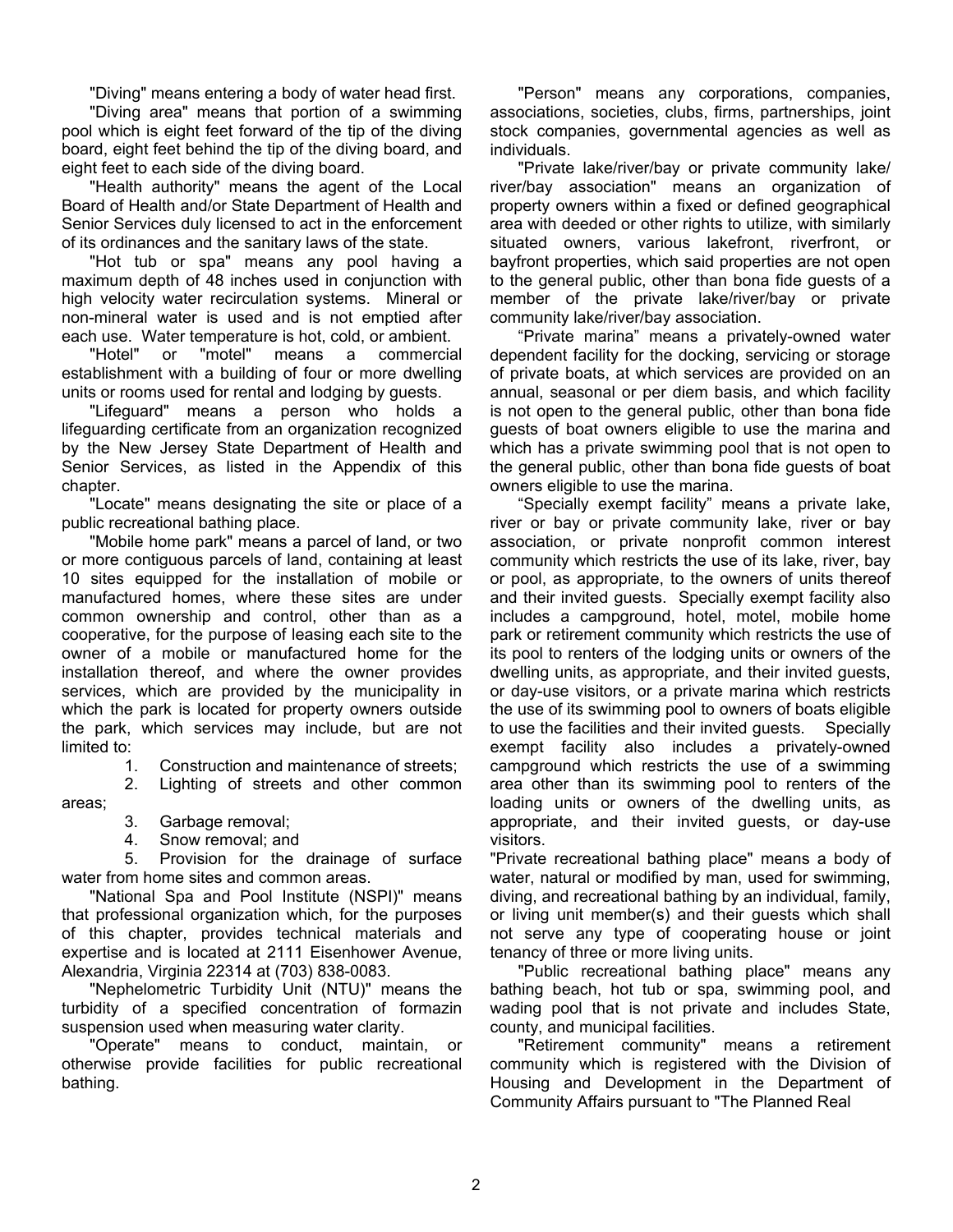Estate Development Full Disclosure Act," P.L. 1977, c.419 (N.J.S.A. 45:22A-21 et seq.).

 "Sanitary survey" means a comprehensive evaluation of the environmental factors affecting the quality of the waters of a bathing beach. This includes, but is not limited to, sewage and industrial wastewater discharges, storm-water overflows, bird and animal populations, commercial and agricultural drainage, and their relationship to the bathing beach, as well as the location and volume of the pollution, and its chemical, bacterial and physical characteristics.

"Shallow" means water depths less than five feet.

 "Specially exempt facility" means a private lake, river or bay or private community lake, river or bay association, or private nonprofit common interest community which restricts the use of its lake, river, bay or pool, as appropriate, to the owners of units thereof and their invited guests. Specially exempt facility also includes a campground, hotel, motel, mobile home park, or retirement community which restricts the use of its pool to renters of the lodging units or owners of the dwelling units, as appropriate, and their invited guests.

 "Standard methods for the examination of water and wastewater" means that standard which, for the purposes of this chapter, is the recognized standard that provides the protocol for the microbiological water quality standards for all public recreational bathing places and may be obtained from the American Public Health Association, 1015-18th Street, N.W., Washington, DC 20036.

 "Swimming pool" means a watertight structure of concrete, masonry, or other approved materials, located either indoors or outdoors, used for bathing or swimming and filled with a filtered and disinfected water supply, together with buildings, appurtenances, and equipment used in connection therewith. A swimming pool shall mean a conventional pool, spatype pool, wading pool, special purpose pool, or water recreation attraction, to which admission may be gained with or without payment of a fee, and includes, but is not limited to, pools operated by or serving campgrounds, clubs, churches, cities, common interest communities, counties, day care centers, group home facilities for six or more clients, health spas, institutions, parks, private lake, river, or bay or private community lake, river or bay associations, State, county and municipal agencies, retirement communities, schools, specially exempt facilities, subdivisions, or the cooperative living type projects of three or more living units, such as apartments, boarding homes, condominiums, hotels, mobile home parks, motels, recreational vehicle parks, townhouses, trailer parks, and youth camps.

"Turnover" means the period of time (usually in

hours) required to circulate a volume of water equal to the pool capacity.

 "User load" means the number of persons in the swimming pool, hot tub, or spa area at any given moment, or during any stated period of time.

 "Wading pool" means a swimming pool that ranges in water depth from zero to two feet and is used for wading.

 "Water slide" means a slide exceeding 15 feet in height which carries or conveys passengers along, around, or over a fixed or restricted route or course for the purpose of giving the passengers amusement, pleasure, thrills, or excitement.

### **8:26-1.4 Waiver**

 (a) The Commissioner or his or her designee may, in accordance with the general purposes and intent of N.J.S.A. 26:4A-1 et seq., and amendments thereto, waive sections of this chapter if, in his or her opinion, such waiver would not endanger the safety or health of the public.

 (b) Any agency, organization, or entity seeking a waiver of the standards in this chapter shall apply in writing to:

> Consumer and Environmental Health Services New Jersey State Department of Health and Senior Services PO Box 369

Trenton, NJ 08625-0369

 (c) The written application for waiver shall include the following:

1. The nature of the waiver requested;

 2. The specific standards for which a waiver is requested;

 3. The reasons for requesting a waiver, including a statement of the type and degree of hardship that would result upon full compliance;

 4. An alternative proposal which would ensure public safety; and

 5. Documentation to support the waiver application.

 (d) The Department of Health and Senior Services reserves the right to request additional information before processing an application for waiver.

### **SUBCHAPTER 2. ADMINISTRATION**

### **8:26-2.1 Review of plans for a public recreational bathing place**

 The health authority shall review and approve all specifications, plans, and reports priorto the location, construction or alteration of a public swimming pool, wading pool, hot tub, or spa and prior to the conversion of a pond, lake, stream, river, ocean, or other body of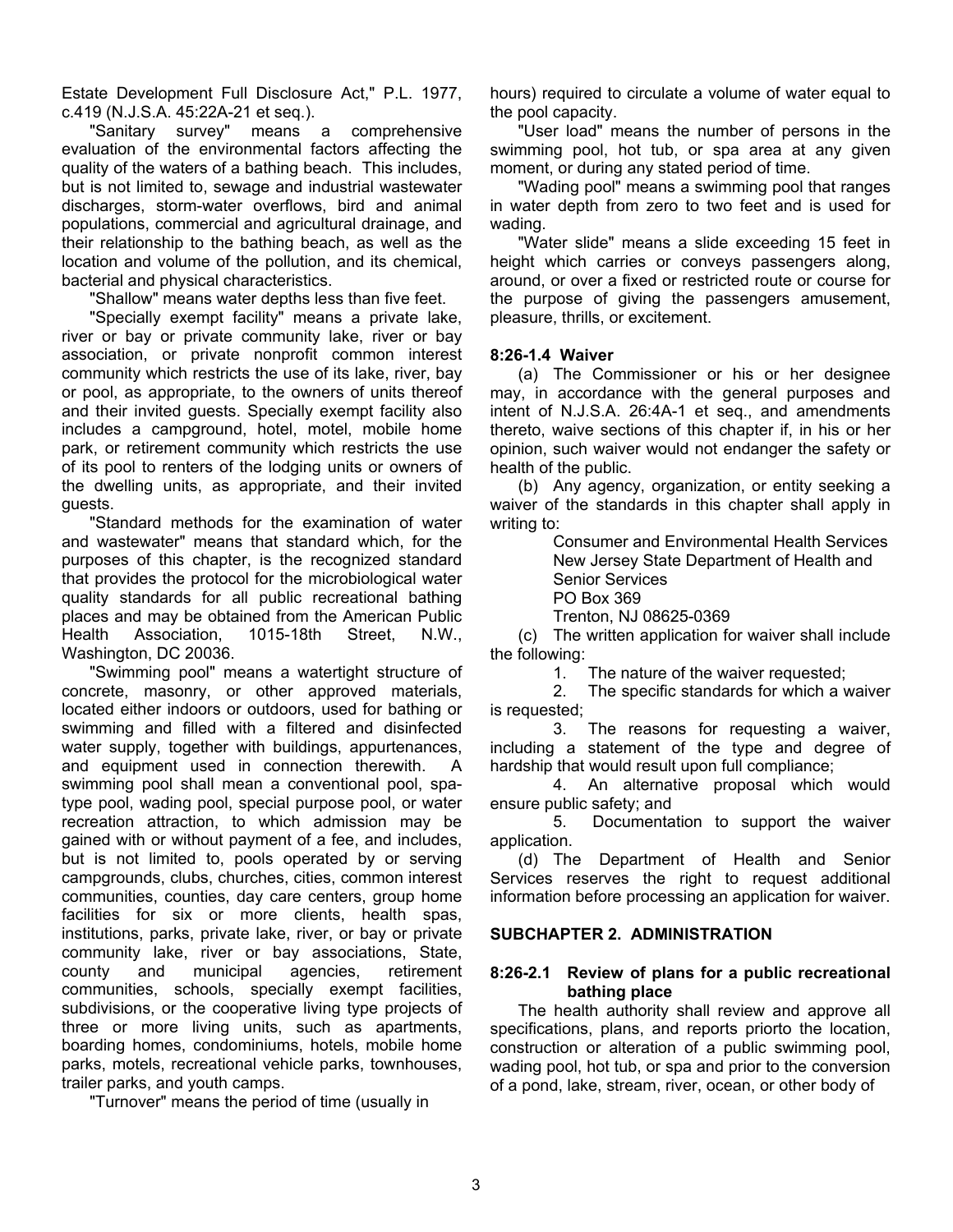fresh or salt water to use as a public recreational bathing place.

### **8:26-2.2 Procedure for obtaining written approval to locate and/or construct a public recreational bathing place**

 (a) The health authority's approval shall be contingent upon receipt and approval of a letter or application previously approved by the planning and zoning agencies. Final plans, specifications, and reports shall be prepared in accordance with the Uniform Construction Code, N.J.A.C. 5:23.

 (b) Plans, specifications, and reports shall include, but are not limited to:

 1. The proposed site of the public recreational bathing place;

 2. The nature and extent of the area to be served by the public recreational bathing place and estimated daily patronage;

 3. Basic design factors, including water capacities, source(s) of water, and volume of water;

 4. The layout of the public recreational bathing place, including, but not limited to: dimensions, bathhouses, water closet facilities, food service facilities pursuant to the requirements of N.J.A.C. 8:24, first aid facilities, and other recreational facilities associated with the public recreational bathing place;

 5. Details of on-site filter wastewater, shower wastes, and sanitary sewage disposal, where a municipal sewer is not available or where a municipal sewer is available, details of the connection thereto;

 6. The proposed operation and maintenance procedures, including manufacturer's specifications for equipment;

7. Details on water well construction;

 8. Safety by design as specified in this code; and

 9. A comprehensive sanitary survey of the bathing beach and surrounding area. The survey shall include a plot map, drawn to scale, indicating the location(s) and type(s) of all known sources of potential contamination.

 (c) Upon compliance with all provisions set forth in (a) and (b) above the health authority shall review and either approve or disapprove the application in writing within 30 days of the date of submission. Approval by the health authority does not relieve the applicant of his or her responsibility for compliance with all other applicable Federal, State, and local requirements.

# **8:26-2.3 Procedure for obtaining approval to alter a public recreational bathing place**

 (a) Approvals to alter public recreational bathing places shall not be issued until the health authority has

received a letter of application together with such plans, specifications, or reports as may be requested by the health authority to fully describe the proposed alteration. The health authority shall issue its decision of either approval or disapproval within 30 days or receipt of the application and supporting material.

 (b) Approval by the health authority does not relieve the applicant of the responsibility for compliance with all other applicable Federal, State, county, and local requirements.

### **8:26-2.4 Denial of approval for location, construction, or alteration of a public recreational bathing place**

 (a) Any applicant denied approval for the location and construction or for the alteration of a public recreational bathing place shall be notified by the health authority.

 (b) The notice shall be in writing and shall specify the reason(s) for the denial and shall afford the applicant the opportunity to appeal the decision.

 (c) The applicant shall appeal the decision in writing within 30 calendar days after receipt of the denial notice.

 (d) Where an applicant fails to request a hearing within the 30 calendar day period, his or her right to a hearing pursuant to this section shall be deemed waived and the health authority's denial shall become final.

# **8:26-2.5 Pre-operational inspection of a public recreational bathing place**

 The health authority shall inspect a public recreational bathing place prior to its opening for public use, to determine compliance with the requirements of this chapter.

# **8:26-2.6 Approval to operate a public recreational bathing place**

 A public recreational bathing place shall not be opened for public use until the health authority has given formal approval by issuance of a license or permit. This license or permit shall be displayed in a conspicuous place on the premises where it may be readily observed by all patrons. A person shall not operate a public recreational bathing place whose license or permit has been suspended.

# **SUBCHAPTER 3. SWIMMING POOLS**

# **8:26-3.1 General layout and design**

 (a) A potable water supply and sanitary disposal facilities shall be available at all proposed swimming pool locations.

(b) Entry to and exit from the swimming pool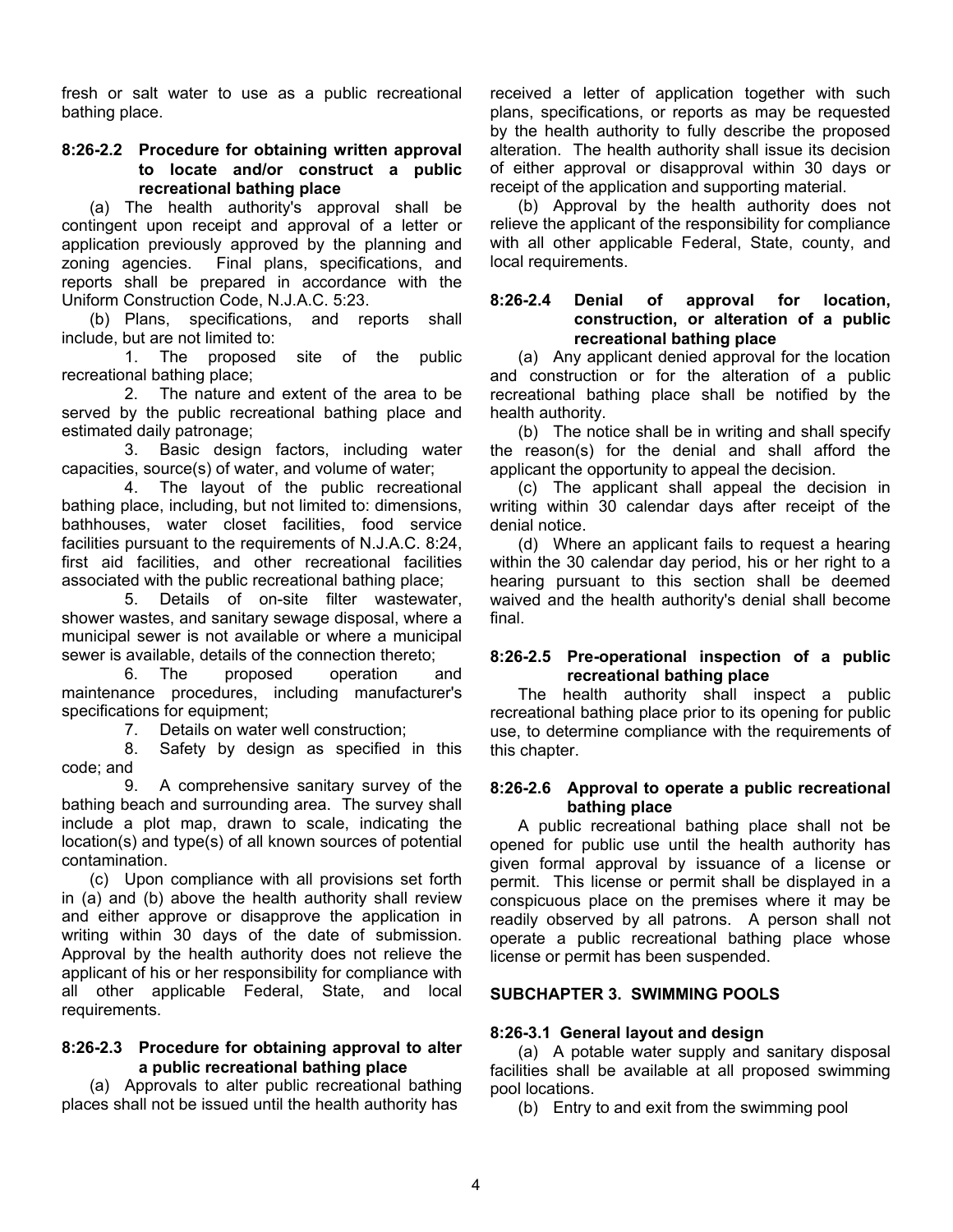enclosure shall be at the shallow end of the swimming pool. Entrances and exits at the deep end of the swimming pool shall be separated from the swimming pool by at least six feet of decking. Toilets and shower facilities shall be located in or next to dressing rooms.

# **8:26-3.2 Construction materials**

 (a) Swimming pools and all appurtenances thereto shall be constructed of nontoxic, impervious, and enduring materials. All materials shall be capable of withstanding design stresses and shall provide a watertight structure. All surfaces shall be smooth and easily cleaned and free of cracks or non-structural joints.

 (b) Sand or earth shall not be permitted as an interior finish in a swimming pool.

 (c) All surfaces within a swimming pool which are intended to provide a footing for bathers shall have a slip-resistant surface, but shall not be rough so as to cause injury or discomfort to bathers.

 (d) The color, pattern, or finish of the pool interior shall not obscure the presence of objects or surfaces within the pool.

 (e) All construction materials shall conform to the requirements of the New Jersey Uniform Construction Code, N.J.A.C. 5:23.

# **8:26-3.3 Dimensional design**

 (a) The swimming pool's shape shall not obstruct water circulation. There shall be no protrusions, extensions, means of entanglement, or other obstruction in the swimming area of the swimming pool which can cause entrapment or injury of bathers.

 (b) The maximum user load shall be based on the following criteria:

 1. Swimming pools with deck areas less than the water area shall provide:

 i. Fifteen square feet of shallow instructional, and/or wading areas for each bather.

 ii. Twenty square feet of deep area, exclusive of the diving area, for each bather.

 iii. Three hundred square feet of diving area per diving board.

 2. Swimming pools with deck areas at least equal to the water area shall provide:

 i. Twelve square feet of shallow instructional, and/or wading areas for each bather.

 ii. Fifteen square feet of deep area, exclusive of the diving area, for each bather.

 iii. Three hundred square feet of diving area per diving board.

 3. Swimming pools with deck areas at least equal to twice the water area shall provide:

 i. Eight square feet of shallow instructional, and/or wading areas for each bather.

 ii. Ten square feet of deep area, exclusive of the diving area, for each bather.

 iii. Three hundred square feet of diving area per diving board.

|                                                                  | Shallow<br>Instructional or<br><b>Wading Areas</b> |                           | Deep Area (not<br>including the<br>diving area) |                           | Diving Area<br>(per each<br>diving board) |                           |
|------------------------------------------------------------------|----------------------------------------------------|---------------------------|-------------------------------------------------|---------------------------|-------------------------------------------|---------------------------|
| Pools With Deck Area<br>Less Than Water Area                     | 15                                                 | square feet<br>per bather | 20                                              | square feet<br>per bather | 300                                       | square feet<br>per bather |
| Pools With Deck Area At<br>Lease Equal To Water<br>Surface Area  | 12 <sub>1</sub>                                    | square feet<br>per bather | 15                                              | square feet<br>per bather | 300                                       | square feet<br>per bather |
| Pools With Deck Area At<br>Least Twice The Water<br>Surface Area | 8                                                  | square feet<br>per bather | 10 <sup>1</sup>                                 | square feet<br>per bather | 300                                       | square feet<br>per bather |

# **8:26-3.4 Diving area design**

 The water depths and dimensions of swimming pool diving areas shall conform to the requirements of the New Jersey Uniform Construction Code, N.J.A.C. 5:23.

# **8:26-3.5 Bottom slope**

 The bottom slope of the swimming pool shall conform to the requirements of the New Jersey Uniform Construction Code, N.J.A.C. 5:23.

# **8:26-3.6 Walls**

 The walls of the swimming pool shall conform to the requirements of the New Jersey Uniform Construction Code, N.J.A.C. 5:23.

# **8:26-3.7 Offset ledges**

 Offset ledges shall fall within 11 degrees from plumb as measured from the junction of the vertical swimming pool wall and waterline. The maximum width of an offset ledge shall be eight inches. All offset ledges shall have a slip-resistant surface. The typical allowable dimensions are based on the depths shown below:

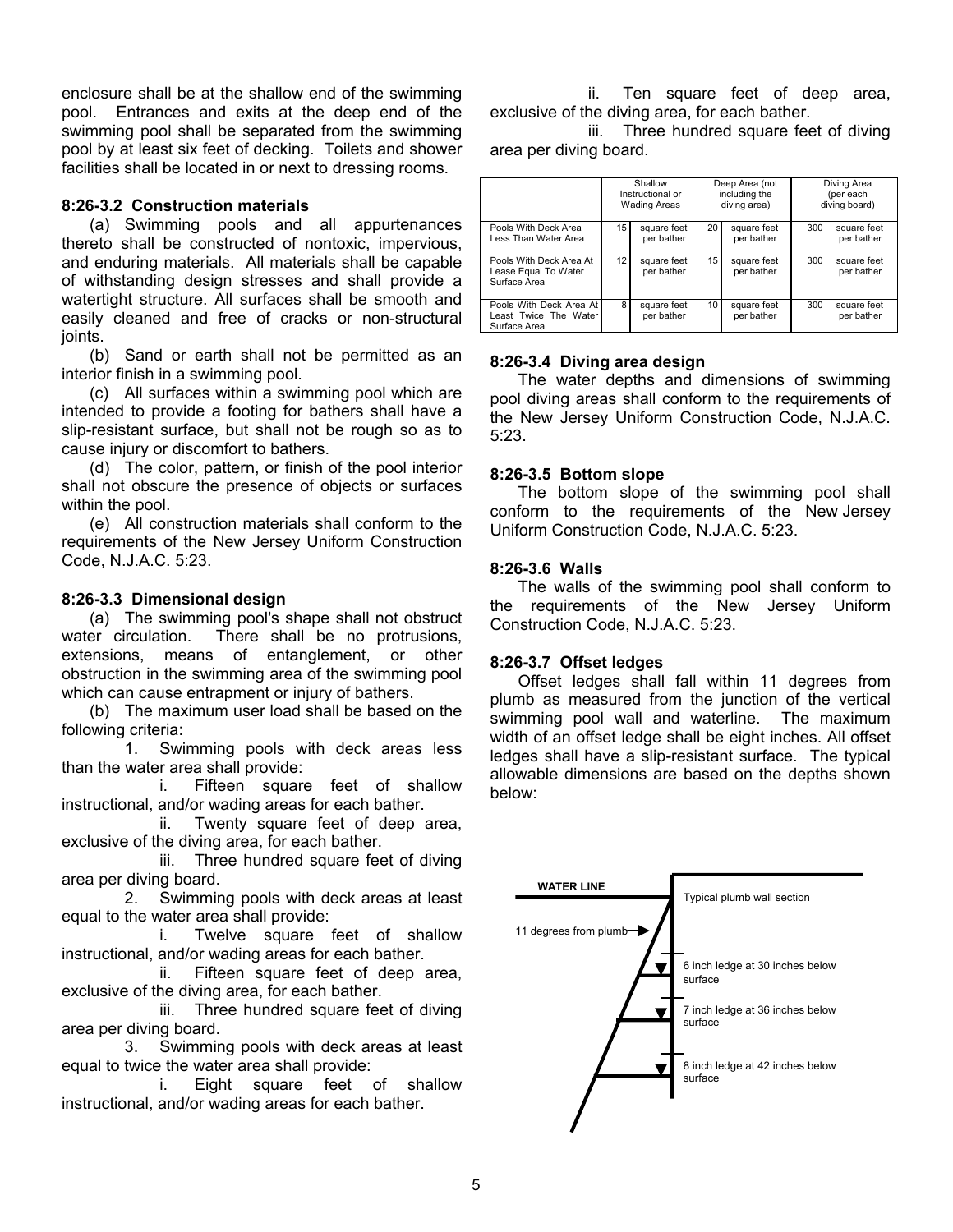### **8:26-3.8 Underwater seat benches**

 (a) Underwater seat benches shall have a maximum horizontal seat bench depth of 20 inches below the waterline, be visually set apart, have a slipresistant surface, and shall be located fully outside of the required minimum diving water envelope if the swimming pool is intended for use with diving equipment.

 (b) Underwater seat benches shall be permitted in the deep end of the swimming pool only if they are completely recessed, compatible with the shape of the swimming pool wall, or located in a corner of the swimming pool.

### **8:26-3.9 Surface skimming system**

 (a) A surface skimming system shall be provided in all swimming pools. The surface skimming system may be comprised of an overflow gutter, an automatic skimmer(s), or any other cleaning device which is approved by the health authority.

 (b) The surface skimming system shall conform to the requirements of the New Jersey Uniform Construction Code, N.J.A.C. 5:23.

 (c) The surface skimming system shall conform to the requirements set forth at Article X of the 1991 American National Standard for Public Swimming Pools (ANSI/NSPI-1), incorporated herein by reference, as amended and supplemented.

### **8:26-3.10 Decks and walkways**

 (a) Decks and walkways shall conform to the requirements of the New Jersey Uniform Construction Code, N.J.A.C. 5:23.

 (b) The maximum slope of decks shall be 1/2 inch per foot. Decks shall be sloped to drain either to perimeter areas or to deck drains. Drainage shall remove swimming pool splash water, deck water, and rain water.

 (c) Site drainage shall be provided and located away from all decks. The site drainage system shall direct all perimeter deck drainage as well as general site drainage away from the decks.

 (d) Yard drains shall be installed so as to prevent the accumulation or puddling of water in the general area of the deck and related improvements.

 (e) Gutters and downspouts shall be provided or relocated, as necessary, to adequately carry roof water away from swimming pool, deck, and walkway areas.

# **8:26-3.11 Ladders and stairs**

 (a) Ladders and stairs shall be provided and shall conform to the requirements of the New Jersey Uniform Construction Code, N.J.A.C. 5:23.

 (b) Where water depths are 24 inches or less as measured at the vertical pool wall, ladders and stairs are not required for entry and exit.

 (c) Below the water level, the distance between the rear side of a ladder tread edge and the vertical swimming pool wall shall be a maximum of six inches and a minimum of three inches.

 (d) Recessed treads shall have a minimum tread depth of five inches and a minimum tread width of 12 inches. Recessed treads shall be slip-resistant and shall drain into the swimming pool to prevent the accumulation of dirt.

### **8:26-3.12 Fencing and enclosures**

 Fencing and enclosures shall conform to the requirements of the New Jersey Uniform Construction Code, N.J.A.C. 5:23.

### **8:26-3.13 Electrical, illumination, and ventilation requirements**

 (a) All electrical wiring, illumination and ventilation shall conform to the requirements of the New Jersey Uniform Construction Code, N.J.A.C. 5:23.

 (b) Underwater illumination shall permit the deepest portion of the swimming pool floor to be clearly visible from the swimming pool's edge.

### **8:26-3.14 Diving stands, boards, slides and floats**

 (a) Diving stands, boards, slides and floats shall conform to the requirements of the New Jersey Uniform Construction Code, N.J.A.C. 5:23.

 (b) There shall be at least 16 feet of headroom above the highest diving board at indoor swimming pools.

 (c) Minimum water depth and distances for diving boards for all swimming pools based on board height shall equal or exceed the minimum requirements of the New Jersey Uniform Construction Code, N.J.A.C. 5:23.

 (d) Diving equipment for use by the general public shall not be more than 10 feet above the water level.

 (e) Diving equipment shall have slip-resistant surfaces.

# **8:26-3.15 Circulation systems**

 (a) A circulation system consisting of pumps, piping, return inlets and suction outlets, filters, and other necessary equipment shall be provided for the complete circulation of water throughout all parts of the swimming pool.

 (b) The circulation system shall be sized so as to turn over the entire pool water capacity at least once every eight hours.

 (c) Water clarity, a function of proper filtration and maintenance of proper chemical operational parameters, shall be maintained. The deepest portion of the swimming pool floor shall be clearly visible from the swimming pool's edge.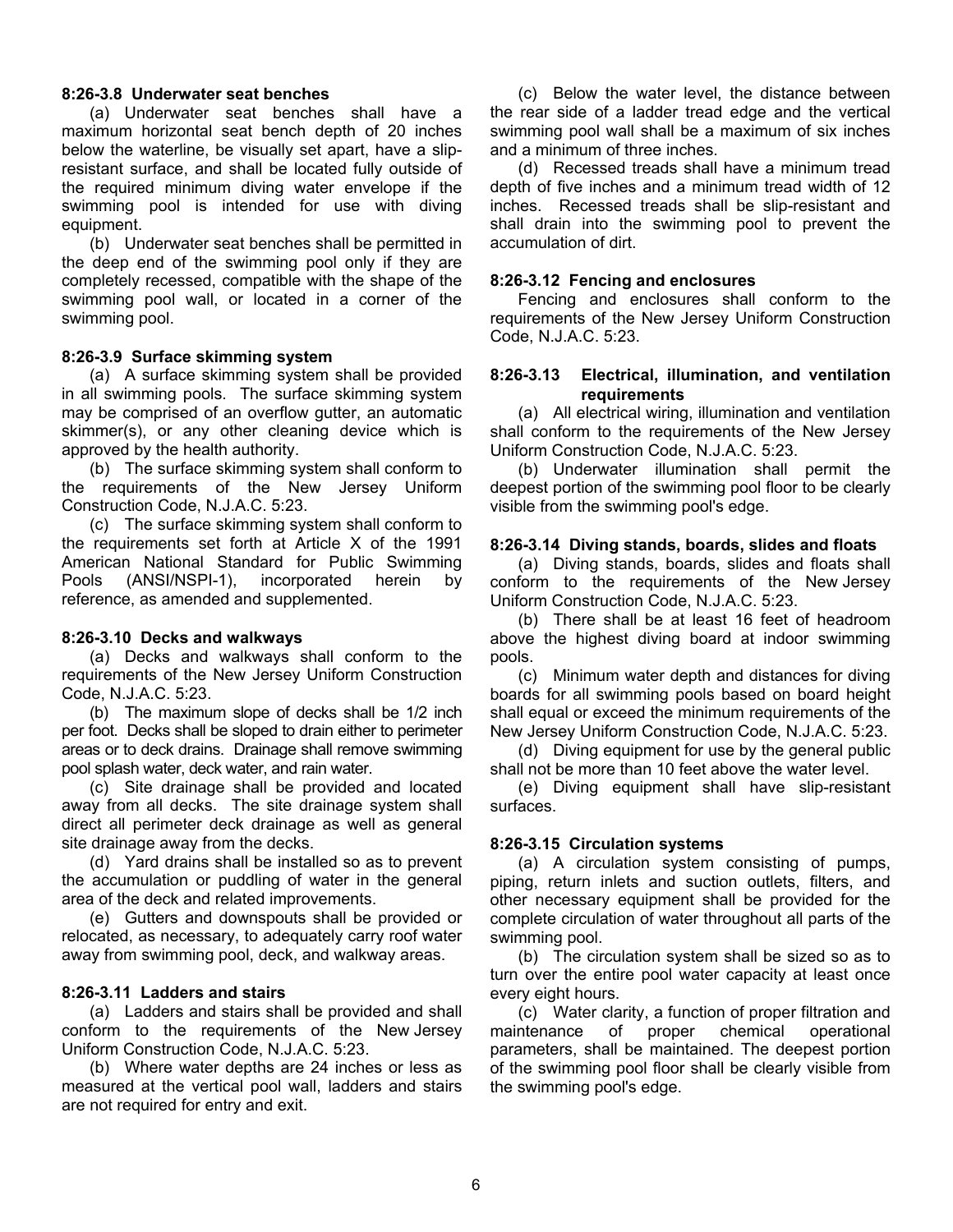(d) A pump and motor shall be provided for circulation of the swimming pool water. All pumps shall flow so as to clean and filter against the total dynamic head.

 1. Pumps shall perform the functions intended by the manufacturer. Pumps and motors shall be accessible for inspection and service.

 2. Where the pump is located below the water level of the swimming pool, valves shall be installed on permanently connected suction and discharge lines. These lines shall be located outside the walls of the swimming pool and shall be readily and easily accessible for maintenance and removal.

 3. The design and construction of the pump and component parts shall provide safe operation that is not hazardous to the operator or maintenance personnel.

 4. Mechanical seals shall be corrosionresistant and shall be capable of operating under conditions normally encountered in swimming pool operation.

 5. Pump rotation direction shall be clearly indicated on the pump.

 6. Motors shall have an open drip-proof enclosure configured electrically and mechanically so they perform satisfactorily and safely under the conditions of load and in the environment normally encountered in the swimming pool installation.

 7. Motors shall be capable of operating the pump under full load with a voltage variation of at least 10 percent of name plate rating. If the maximum service factor of the motor is exceeded at full voltage, the manufacturer shall indicate this on the pump curve.

 8. Motors shall have thermal or current overload protection, or the equivalent, either built in or in the line starter, in order to provide locked rotor and running protection.

 9. Grounding of the motor frame shall conform to the requirements of the New Jersey Uniform Construction Code, N.J.A.C. 5:23.

 (e) Strainers shall be provided on all pressure filter systems. Strainers shall be removable and shall be located upstream of the circulation pump(s) to remove solids, debris, hair, and lint. Water entering the pump shall pass through the removable strainer.

(f) Filters shall meet the following requirements:

 1. Filters shall be designed so that after they are cleaned pursuant to the manufacturer's instructions, the system can provide the required water clarity.

 2. Filters shall be designed so that filtration surfaces can be inspected and serviced.

 3. Gauges which measure loss of head shall be installed on all filters. Gauges tapped into the influent and effluent lines of the filter shall be located

together at the same elevation.

 4. All filters shall have rate of flow meters which shall measure flow in gallons per minute;

 i. Flow meters shall have a range between plus or minus 10 percent of the established flow rate.

 ii. Flow meters shall be installed on a straight length of pipe at a distance equal to at least six times the diameter of the pipe from any valve, elbow, or other source of turbulence. This requirement may be waived by the health authority for meters which are not affected by pipeline turbulence.

 5. Pressure filters shall have sight glasses installed on the wastewater discharge line in order that filter washing progress may be determined. The sight glasses shall be readily removable for cleaning purposes.

 6. On pressure filters, a means shall be provided to permit the release of air which enters the filter tank. Any filter incorporating an automatic internal air release as its principal means of air release shall have access lids which provide a slow and safe release of pressure as a part of its design. Any separation tank used in conjunction with any filter tank must have a manual means of air release or an access lid which provides a slow and safe release of pressure as it is opened.

 (g) Sumps shall conform to the requirements of the New Jersey Uniform Construction Code, N.J.A.C. 5:23.

# **8:26-3.16 Inlets and outlets**

 (a) Suction outlets and return inlets shall be provided and arranged so as to produce a uniform water circulation and maintain the distribution of disinfectant residual throughout the swimming pool.

 1. The circulation system shall be designed to accommodate 100 percent of the turnover flow rate.

 2. Flow rates throughout the circulation system shall not exceed 10 feet per second for discharge piping, six feet per second for suction piping, and one and one-half feet per second through openings in suction grates unless the circulation system conforms to the requirements set forth in the 1991 ASME/ANSI A 112.19.8 M Suction Fittings for Use in Swimming Pools, Wading Pools, Hot Tubs and Whirlpool Bathtub Appliances, incorporated herein by reference, as amended and supplemented.

 3. Suction system flow through the main drain and skimming systems shall be designed to accommodate a minimum of two-thirds of the circulation turnover rate through each system independently.

 4. Suction systems optionally designed to flow in excess of the two-thirds required minimums shall not exceed six feet per second for suction piping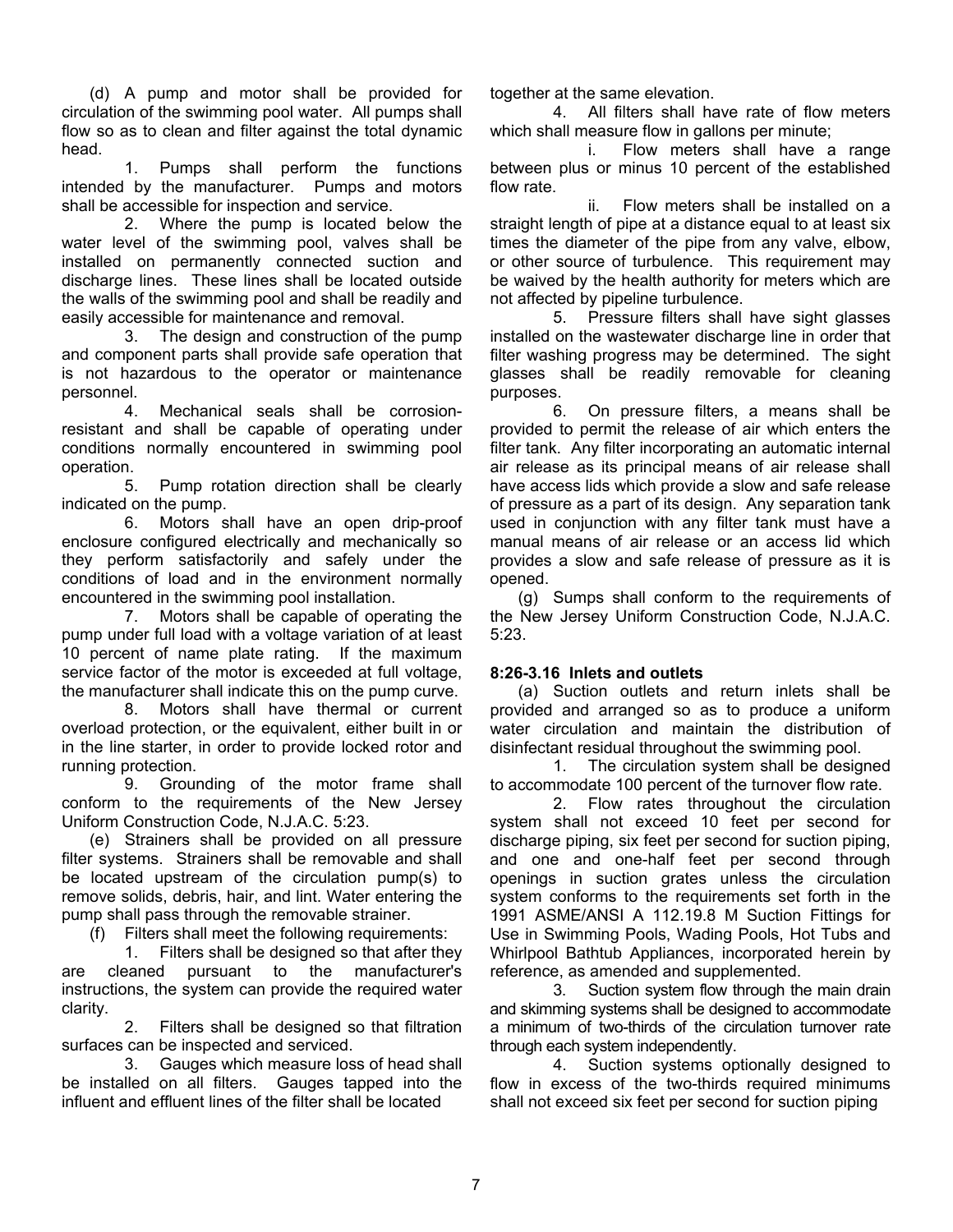and one and one-half feet per second as set forth in the 1991 ASME/ANSI A 112.19.9 M Suction Fittings for Use in Swimming Pools, Spas, Hot Tubs, Wading Pools and Whirlpool Bathtub Appliances, incorporated herein by reference, as amended and supplemented.

 5. Suction systems shall be designed such that the maximum flow rates cannot be exceeded during normal operation.

 (b) A public swimming pool shall have a minimum of two return inlets regardless of the size of the swimming pool. The exact number of inlets shall be such that there is at least one additional return inlet for each 300 square feet of swimming pool surface area or fraction thereof.

 1. Return inlets from the circulation system shall be designed so that they do not constitute a hazard to the user.

 2. Bottom returns shall be flush with the swimming pool bottom or designed to prevent injury to the users. Bottom returns shall be considered to have an area of influence described by a radius of 15 feet.

 (c) The swimming pool shall not be operated if the outlet grates are missing, broken, or secured in such a way that they can be removed without the use of tools.

 1. All swimming pools shall be equipped with main drain suction outlets in the lowest point of the swimming pool floor. The spacing of the main drain suction outlets shall not be greater than 20 feet on center, nor more than 15 feet from each side wall.

 2. Grates or protective devices shall be designed to withstand the anticipated loading to flow velocity.

 3. Grates or protective devices shall be installed in a manner that does not defeat the safety benefit designed into the device, in accordance with the manufacturer's instructions.

 (d) The suction outlets shall be designed to protect against a suction entrapment, evisceration, and/or hair entanglement/entrapment hazard.

 1. Suction outlets, other than skimmers, that measure less than 12 inches x 12 inches shall be equipped with covers that have been tested by a nationally recognized testing laboratory and which conform with the requirements set forth at ASME/ANSI A 12.M-1987 Suction Fittings for Use in Swimming Pools, Wading Pools, Spas, Hot Tubs, and Whirlpool Bathtub Appliances, incorporated herein by reference, as amended and supplemented.

 2. A minimum of two hydraulically balanced suction outlets equipped with covers shall be provided per swimming pool pump suction line. Multiple sets of pump suctions shall be permitted into two or more suction outlets as long as they are hydraulically balanced and conform to the requirements set forth at

Article IX, section 4.5 of the 1991 American National Standard for Public Swimming Pools (ANSI-NSPI-1), incorporated herein by reference, as amended and supplemented. The distance between the suction fittings shall be three feet to five feet on suction outlets less than 12 inches by 12 inches.

 i. All suction outlets larger than 12 inches by 12 inches in any swimming pool shall be dual main drains with a separation distance of at least three feet.

 ii. No means of isolating the two suction outlets shall be permitted that will cause one suction fitting to become the sole source of fluid to the pump. The single pipe to a pump suction inlet may be valved off to shut off the flow to the pump.

# **8:26-3.17 Protection of potable water**

 (a) Physical connections between potable water systems and swimming pool circulation systems shall be prohibited.

 (b) Potable make-up water shall be added to a swimming pool through a shielded over-the-rim spout. The open end of the over-the-rim spout shall have no sharp edges and shall not protrude more than two inches beyond the edge of the swimming pool.

 (c) An alternate method of adding potable makeup water may be employed with the approval of the health authority.

 (d) Protection of the potable water supply shall conform to the requirements of the New Jersey Uniform Construction Code, N.J.A.C. 5:23.

# **8:26-3.18 Wading pools**

 (a) Wading pools shall be physically set apart from swimming pools by a minimum of six feet of deck. A minimum four feet high barrier shall be installed surrounding the wading pool from the swimming pool. The barrier shall have a self-closing and self-latching gate.

 (b) Wading pool walls shall be vertical or within 11 degrees of vertical except for the lower six inches which shall be radiused to the floor. The walls shall not extend more than six inches above the water line at any point.

 (c) Wading pool floors shall be uniformly sloped to drain with a maximum slope of one foot in 12 feet.

 (d) Wading pools shall have a maximum depth of 24 inches. The water depth at the perimeter shall not exceed 18 inches. The water depth may be reduced and brought to zero inches at the most shallow point of the wading pool.

 (e) Wading pools shall have a separate circulation system of adequate size to turn over the entire pool water capacity at least once every two hours.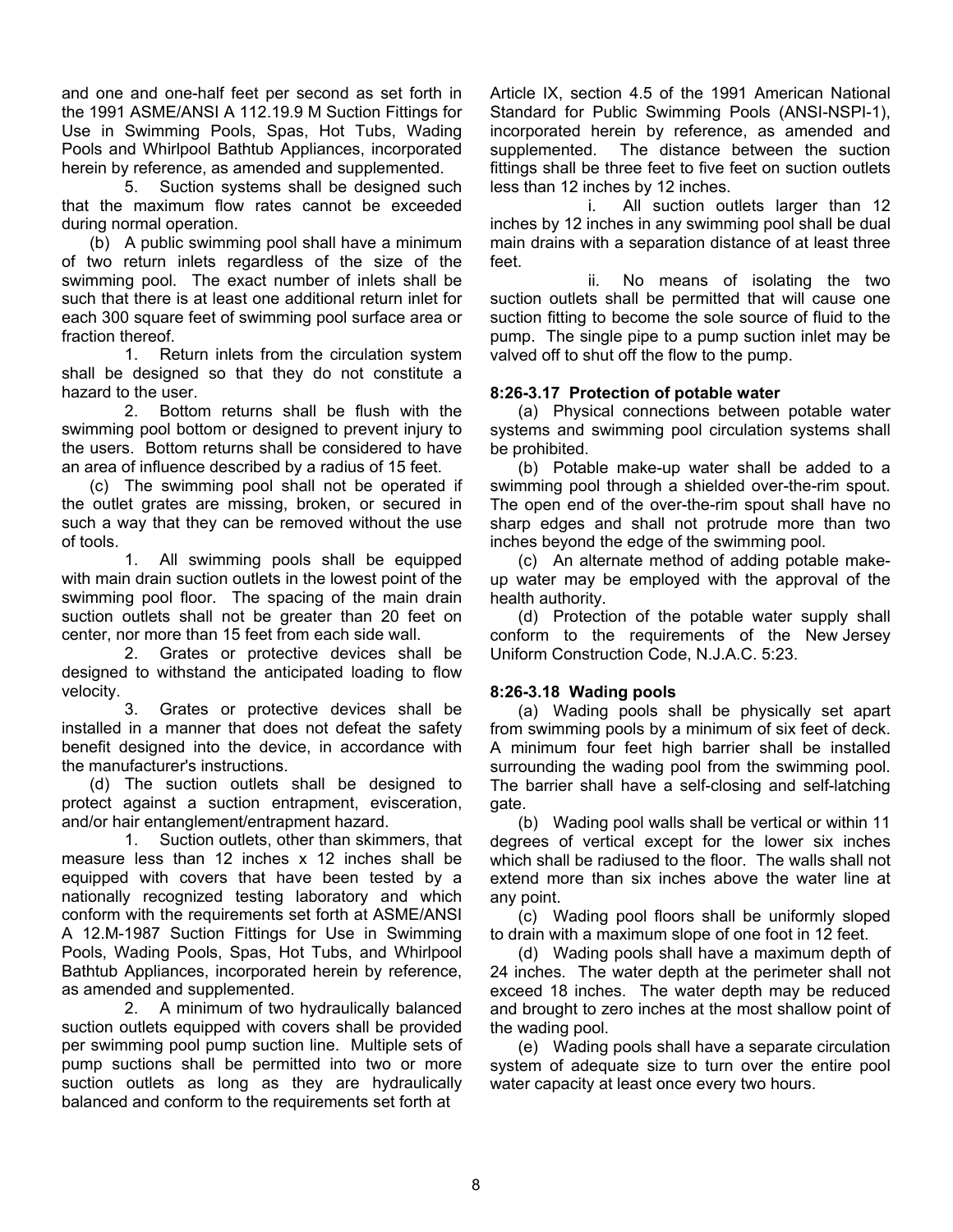(f) Dual suction outlets which are less than 12 inches by 12 inches shall be equipped with anti-vortex covers.

 (g) The maximum velocity through any suction outlet shall not exceed 1.5 feet per second unless the outlet conforms to the requirements set forth at ASME/ANSI A 12M-1987 Suction Fittings for Use in Swimming Pools, Spas, Hot Tubs, Wading Pools, and Whirlpool Bathtub Appliances. The maximum velocity in the pump suction hydraulic system shall not exceed six feet per second when 100 percent of the pump flow comes from the main drain system and any suction fitting in the system is completely blocked. The flow through the open area of the remaining suction outlet shall not exceed 1.5 feet per second or shall conform to the requirements set forth at ASME/ANSI A 12M-1987 Suction Fittings for Use in Swimming Pools, Spas, Hot Tubs, Wading Pools, and Whirlpool Bathtub Appliances.

 (h) Other methods that produce equivalent protection against suction entrapment, evisceration, and hair entanglement/entrapment shall be permitted.

 (i) If the main drain grate or anti-vortex cover is missing, broken, or loose, the wading pool shall be immediately closed and shall remain closed until a proper repair or replacement has been effected.

 (j) When provided, vacuum fittings shall be located in an accessible position and shall be between six and 18 inches below the minimum operating water level or as an attachment to the skimmers. When not in use, all vacuum fittings shall be covered with an automatic closure device. When a skimmer is used for vacuuming, automatic closure is not required.

# **8:26-3.19 Water slides**

 (a) Water slides may be permitted with special approval by the health authority, provided the construction and supervision at the water slide conform to the requirements of the United States Consumer Product Safety Commission standard for swimming pool slides as published in the Federal Register, December 18, 1978, Vol. 43, No. 243, incorporated herein by reference, as amended and supplemented.

 (b) Water slides shall conform to the requirements of the New Jersey Department of Community Affairs Standard, N.J.S.A. 5:3-31 through 55.

### **8:26-3.20 Rope drops**

 Rope drops shall be permitted which are licensed and inspected by the New Jersey Department of Community Affairs pursuant to N.J.S.A. 5:3-31 through 55.

# **8:26-3.21 Floats and fixed platforms**

Floats and fixed platforms shall not be permitted in

a swimming pool or wading pool.

# **8:26-3.22 Disinfection**

 (a) Swimming pool and wading pool water shall be continuously disinfected by a disinfecting agent which gives off an easily measured residual.

 1. The disinfecting agent shall be subject to simple and accurate field testing procedures. Chlorine or chlorine compounds are the most frequently used disinfecting agents. Other bacteriological agents or apparatus shall be acceptable if registered for said use by the United States Environmental Protection Agency and the New Jersey Department of Environmental Protection.

(b) Disinfecting equipment shall:

 1. Provide adequate and appropriate introduction, feeding, and regulating of a disinfectant into the circulation system of the swimming pool or wading pool;

 2. Consistently maintain the disinfectant residual in the swimming pool or wading pool; and

 3. Withstand wear in the course of normal use.

(c) Gas chlorination shall conform to the following:

 1. The chlorinator, cylinders of chlorine, and associated equipment shall be housed in a gas-tight and corrosion-resistant enclosure. Cylinders shall be stored in an upright position and shall be properly secured.

 2. The enclosures may be located at ground level, aboveground level, or below ground level. The enclosure shall be provided with air-tight ducts running from the bottom of the enclosure to the atmosphere. The ducts shall exhaust into an unrestricted area and shall have a motor-driven exhaust fan capable of producing at least one air change per minute. The enclosure shall have automatic louvers near the top of the enclosure for the introduction of fresh air. These standards shall apply only to new construction and to retrofits.

 3. Electrical switches for lighting and ventilation in the enclosure shall be located adjacent to the door on the outside of the enclosure.

 4. An automatic chlorine leak detector and alarm shall be installed in the chlorinator room.

 5. Respirators approved by the National Institute for Occupational Safety and Health shall be readily available for protection against chlorine. At least one approved pressure-demand, self-contained breathing apparatus shall be provided. Respiratory protective equipment shall be mounted outside the chlorine enclosure.

 6. Compliance with this subsection does not relieve the operator of his or her responsibility for compliance with specific respiratory program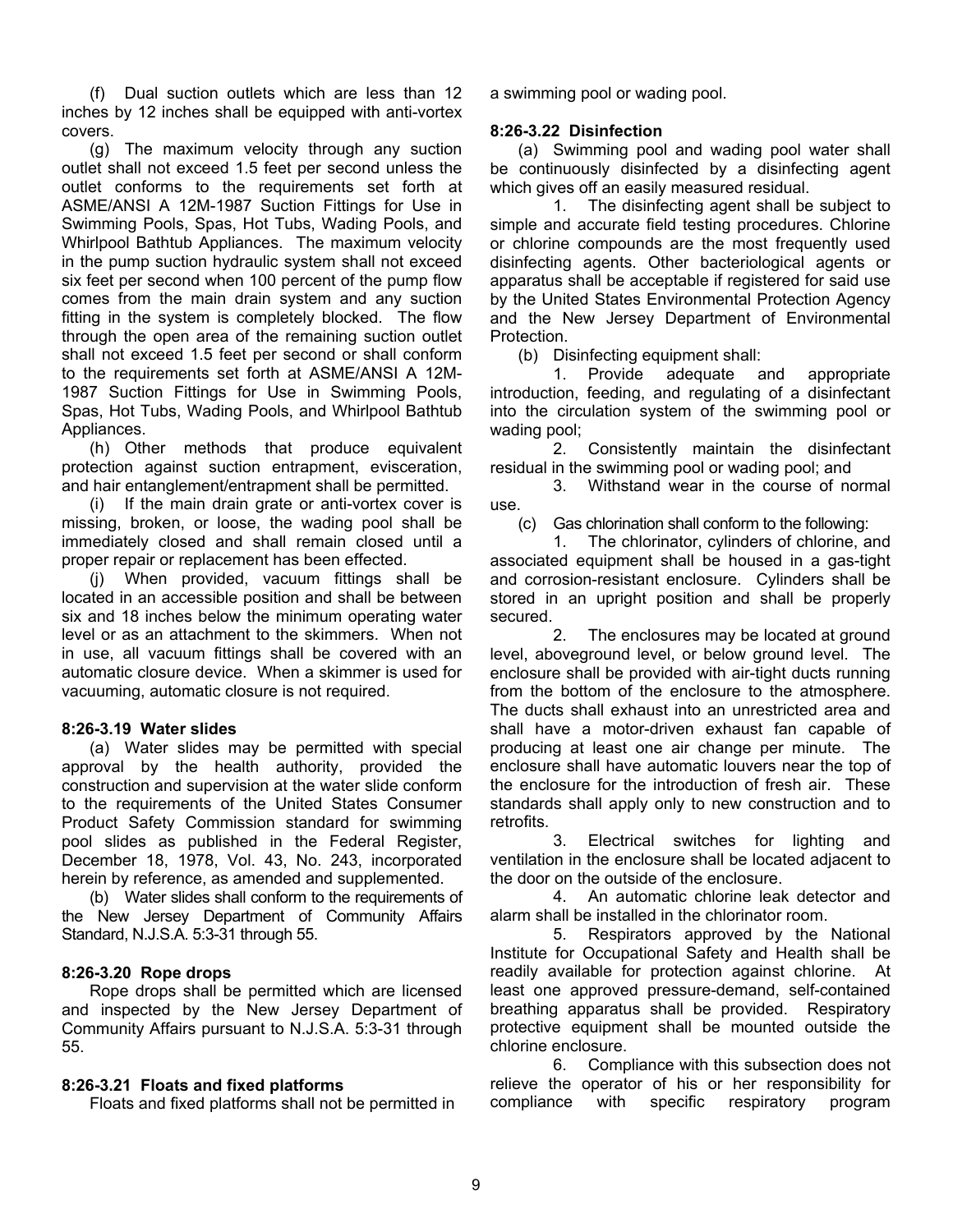requirements as promulgated by the Federal Occupational Safety and Health Administration or the Public Employees Occupational Safety and Health Program, as the case may be.

 7. A warning sign stating: "CAUTION chlorine hazard area. Unauthorized persons keep out. Chlorine causes burns, severe eye hazard, and other injuries which may be fatal if inhaled" or words of similar meaning shall be affixed in a readily visible location at entrances to areas where chlorine is present in containers or piping. A statement giving the specific location(s) where personal protective equipment may be found shall be included.

 8. Facilities shall have a scale for weighing chlorine cylinders. Changing cylinders shall occur only after weighing indicates that the contents of the cylinder are exhausted.

 9. Care shall be taken when closing the cylinder valve in order to prevent water suck-back into the empty cylinder.

 10. Valve protection caps and valve outlet caps shall be in place at all times except when the cylinder is connected for use. Cylinders shall not be dropped and shall be protected from falling objects. Cylinders shall be used in a first-in, first-out basis. New, approved washers shall be used each time a cylinder is connected.

 (d) Chemical feeders installation and use shall conform to the following:

 1. Chemical feeders shall be installed downstream from the filter and heater.

 2. Where the chemical feeder is equipped with its own pump, the pump shall be installed so that it introduces the gas or solution downstream from the heater and at a position lower than the heater outlet fitting.

 3. Chemical feeders shall be wired so they cannot operate unless the filter pump is running. Where the chemical feeder has an independent timer, the chemical feed pump timers shall be interlocked.

 4. Erosion-type feeders shall be allowed to feed their solution to the suction side of the pump.

 (e) Electrolytic chlorine generators, when used for producing chlorine for disinfection, shall conform to the following:

 1. Electrolytic chlorine generators shall ensure an adequate feed to meet the chlorine residual specified at N.J.A.C. 8:26-7.8.

 2. A sodiumchloride test kit shall be provided to monitor the salt concentration of the swimming pool or wading pool water.

 (f) Bromination, when used for disinfection, shall conform to the following:

 1. A bromine test kit shall be available to monitor the bromine concentration of the swimming pool or wading pool water.

 2. Brominator equipment rooms shall be constructed and ventilated as required at N.J.A.C. 8:26-3.22(c).

 (g) Slurry feeders for the addition of pre-coat material, pH adjustment, coagulants, and corrosion control chemicals may be used, provided they are approved by the National Sanitation Foundation or its equivalent.

 (h) Other disinfecting materials or methods may be accepted by the health authority when they have demonstrated to provide a satisfactory residual effect. This residual effect shall be easily measured and be equally as effective in conditions of use as the chlorine concentrations specified at N.J.A.C. 8:26-7.8. These disinfecting materials shall not be dangerous to public health, shall not create objectionable physiological effects, and shall not emit toxicities into the water.

 (i) Combustible chemicals shall be stored away from water, cleaning solutions, and organic materials which may cause fire or explosion. "No smoking" signs shall be posted in areas where these chemicals are stored.

# **8:26-3.23 Depth markings**

 (a) The depth of water shall be plainly and conspicuously marked in feet. The depth markings shall be on the vertical swimming pool wall at or above the water surface and on the top of the coping or edge of the deck or on the walkway next to the swimming pool.

 (b) The depth markings shall be placed at maximum and minimum points of water depth and at all points of slope change and at no more than two feet of intermediate increments of water depth.

 (c) The depth markings shall be horizontally spaced at no more than 25 feet intervals and shall be arranged uniformly on both sides of the pool and at both ends.

 (d) Where the swimming pool is irregularly shaped, the depth markings shall designate depths at all major deviations in shape.

 (e) The depth markings shall be at least four inches in height, contrasting in color to the background, and permanent. The depth markings shall be specified in feet and inches.

 (f) The depth markings on the vertical swimming pool wall shall be on the uppermost portion of the wall and shall be legible to a person in the pool.

 (g) The depth markings on the deck shall be within 18 inches of the water's edge and shall be legible to a person standing on the deck facing the water.

 (h) Depth markings on the deck shall be slipresistant.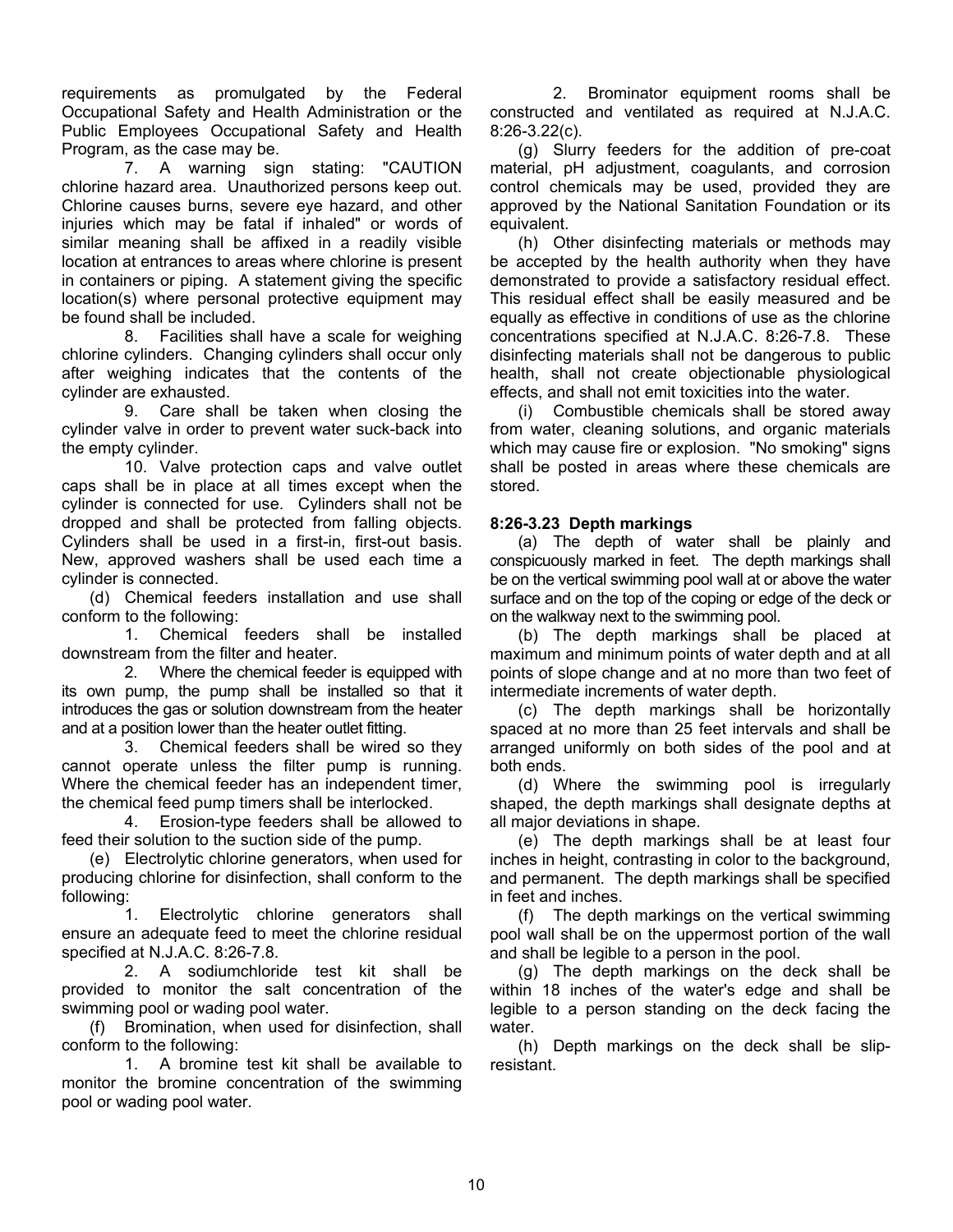# **8:26-3.24 Existing swimming pools and wading pools**

 (a) The location and construction requirements at N.J.A.C. 8:26-3.1 to 3.18 shall not apply to those swimming pools and wading pools that were constructed prior to June 5, 2000, until alterations are made. Alterations shall be made in accordance with the applicable provisions of this chapter.

 (b) For each existing swimming pool or wading pool having a single drain, with or without a skimmer, in addition to complying with (c) through (f) below, at least one of the following actions shall be taken:

 1. Rework the drain system to include a minimum of two drains per pump;

 2. Lock the valves of the drain and skimmer in the open position to prevent the drain from becoming a sole source of suction; or

 3. Install a secondary back-up system (intervening switch) which shuts down the pump when a blockage is detected.

 (c) Facility staff shall inspect the swimming pool or wading pool daily to ensure that the drain covers are firmly attached and in sound condition.

 (d) Noncorroding fasteners shall be used to secure all drain covers to the swimming pool or wading pool.

 (e) An emergency pump shut off switch shall be installed if antivortex drain covers are not installed. The emergency pump shut off switches shall be accessible, located within sight of the swimming pool or wading pool and prominently marked.

 (f) Antivortex drain covers, if commercially available for the size of the drains, shall be installed.

# **SUBCHAPTER 4. HOT TUBS AND SPAS**

# **8:26-4.1 General construction and design**

 (a) The maximum water depth of a hot tub or spa shall be four feet as measured from the water line. Exceptions may be made by the health authority for hot tubs or spas which are designed for special purposes, such as for instruction, treatment, and therapy.

 (b) The maximum depth of any seat or sitting bench, including multi-level seating, in the hot tub or spa shall be 28 inches as measured from the water line.

 (c) Handholds shall be provided around the hot tub or spa perimeter where the water depth exceeds three feet six inches. Handholds shall be installed no more than four feet apart from each other. Handholds may be:

 1. Coping, ledges, radiused flanges, or decks along the immediate top edge of the hot tub or spa which provides a slip-resistant handhold. This

handhold shall be no more than 12 inches above the water line;

2. Ladders, steps, or seat ledges; or

 3. A secured rope or railing fastened to the wall and placed no more than 12 inches above the water line.

 (d) The slope of the hot tub or spa shall not exceed one foot of fall in 12 feet.

 (e) There shall be no protrusions, extensions, means of entanglement, or other obstructions which can cause entrapment, entanglement, or injury to the bather.

 (f) Steps, seats, ladders, or recessed treads shall be provided where hot tub or spa depths are greater than 24 inches.

 (g) Hot tubs or spas shall be equipped with at least one handrail or ladder-equivalent for every 50 feet of perimeter. The handrail(s) shall designate the points of entry and exit.

 (h) The design and construction of hot tub or spa steps, including recessed steps, shall conform to the following:

 1. Step treads shall have a minimum unobstructed tread depth of 10 inches and a minimum width of 12 inches.

 2. Riser heights shall be a minimum of seven inches and a maximum of 12 inches. When the bottom tread serves as a bench or seat, the bottom riser may be maximum of 14 inches above the hot tub or spa floor.

 3. The first and the last risers need not be uniform, but shall comply with the riser height requirements specified in (h)2 above. The first (top) riser shall be measured from the finished deck.

 4. Intermediate risers, those between the first and last risers, shall be uniform in height.

 5. Step treads shall have slip-resistant tread surfaces.

 6. Each set of steps shall be provided with at least one handrail to fully serve all treads and risers.

 7. Seats or benches may be provided as part of the steps.

 (i) Handrails shall be anchored so they can only be removed with tools.

 1. The leading edge of the handrails which facilitate hot tub or spa exit shall be located within 18 inches from the bottom riser.

 (j) The design and construction of hot tub or spa ladders shall conform to the following:

 1. Ladders shall be made from corrosionresistant materials.

 2. Ladder treads shall have slip-resistant tread surfaces.

 3. Ladders shall provide two handholds or handrails to fully serve all treads.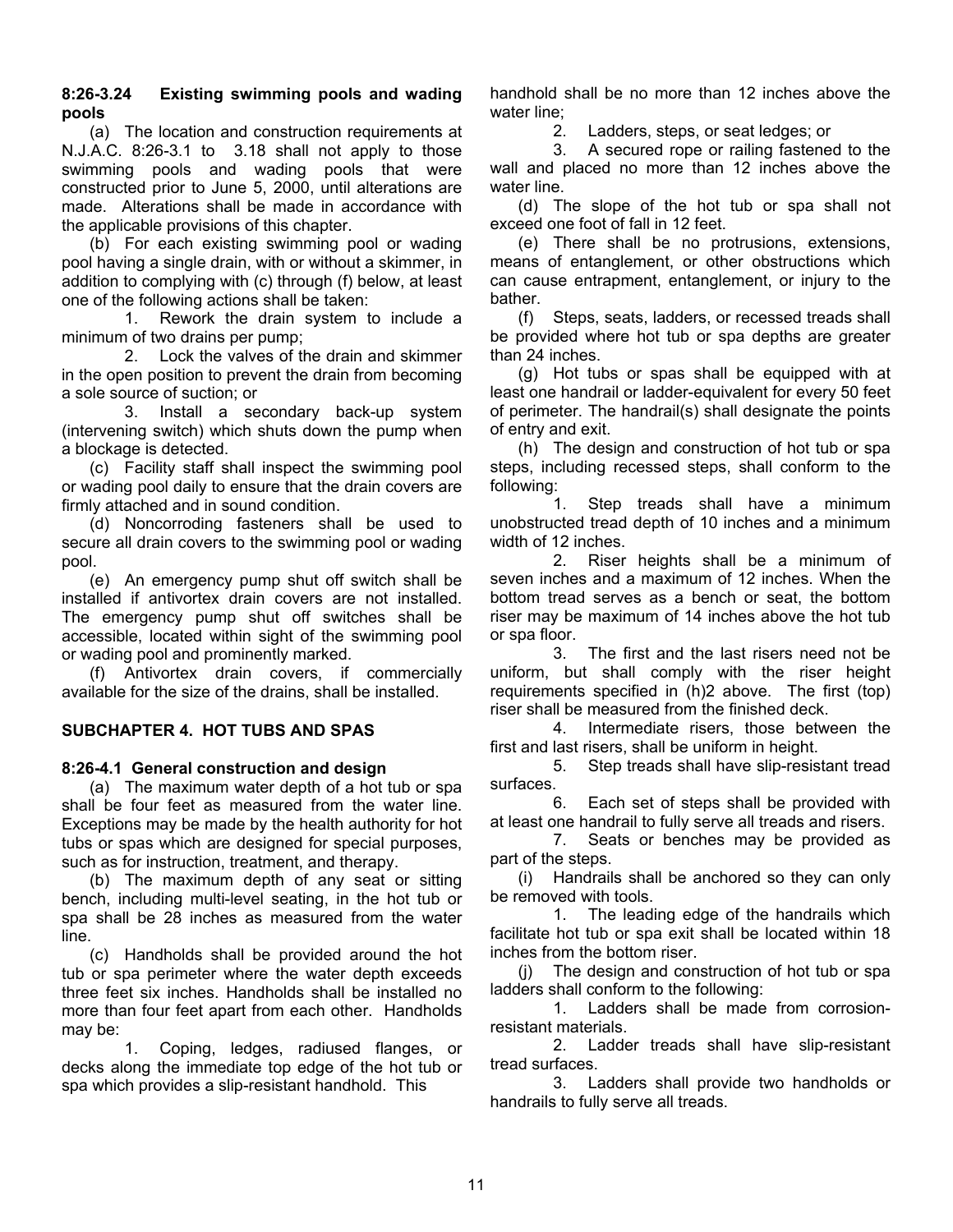4. The maximum outside diameter of handrails shall be 1.9 inches and the minimum outside diameter shall be one inch.

 5. There shall be a three to six inch clearance between any ladder and the hot tub or spa wall.

 6. The clear distance between ladder handrails shall be a minimum of 17 inches and a maximum of 24 inches.

 (k) The design and construction of recessed treads shall conform to the following:

 1. Stepholes at the centerline shall have a maximum uniform vertical spacing of 12 inches and a minimum uniform vertical spacing of seven inches.

 2. Stepholes shall have a minimum tread depth of five inches and a minimum tread width of 12 inches.

 3. Stephole treads shall be slip-resistant and shall drain into the hot tub or spa to prevent the accumulation of dirt.

 4. Maximum vertical distance between the coping edge and the uppermost recessed stephole tread shall be 12 inches.

 5. Each set of recessed stephole treads shall be provided with two handrails to fully serve all treads and risers.

# **8:26-4.2 Decks**

 (a) Decks for hot tubs or spas shall conform to the design and construction requirements for swimming pool decks as set forth at N.J.A.C. 8:26-3.10.

 (b) Decks and ramps, including step treads and coping, shall be slip-resistant. Their roughness or irregularity shall not cause injury or discomfort during use.

 (c) Decks shall be edged or radiused to prevent exposed sharp corners.

### **8:26-4.3 Heater and temperature requirements**

 (a) The maximum temperature of hot tub or spa water shall be 104 degrees Fahrenheit.

 (b) A thermostatic control for maintaining the water temperature shall be installed and maintained in good operating condition.

 (c) An approved audible alarm or an equivalent device shall be installed to warn users and management if the temperature of the water exceeds 104 degrees Fahrenheit.

 (d) An automatic safety device shall be installed to shut off the heater if the water temperature exceeds 104 degrees Fahrenheit.

 (e) A thermometer shall be installed in the hot tub or spa. This thermometer shall be accurate to plus or minus two degrees Fahrenheit and shall be visible to the public.

### **8:26-4.4 Electrical, illumination, and ventilation requirements**

 All electrical wiring, illumination, and ventilation shall conform to the requirements of the New Jersey Uniform Construction Code, N.J.A.C. 5:23.

### **8:26-4.5 Protection of potable water**

 (a) Physical connections between potable water systems and hot tub or spa circulation systems shall be prohibited.

 (b) Potable water for hot tub or spa make-up purposes shall be added through a shielded over-therim spout. The open end of the over-the-rim spout shall have no sharp edges and shall not protrude more than two inches beyond the edge of the hot tub or spa.

 (c) An alternate method of adding make-up water may be employed, with the approval of the health authority.

 (d) Protection of potable water supply shall conform to the requirements of the New Jersey Uniform Construction Code, N.J.A.C. 5:23.

### **8:26-4.6 Inlets and outlets**

 (a) Inlets and outlets shall produce water circulation throughout the entire hot tub or spa.

 (b) A minimum of two suction outlets shall be provided for each pump in the suction outlet system. The suction outlets shall be at least three feet apart or located on two different planes, that is, one on the bottom and one on a vertical wall or one each on two separate vertical walls. These suction outlets shall be plumbed so that water is drawn through them simultaneously through a common line to the pump.

 (c) Hot tub or spa suction outlets shall be equipped with a cover that has been tested and accepted by a nationally recognized testing laboratory and conform to the standards set forth at ASME/ANSI A 12M-1987 Suction Fittings for Use in Swimming Pools, Spas, Hot Tubs, Wading Pools, and Whirlpool Bathtub Appliances.

 (d) If the suction outlet system, such as an automatic cleaning system, is a vacuum cleaner system which has a single suction outlet or multiple suction outlets which can be isolated by valves, then each suction outlet shall protect the user against entrapment by either an antivortex cover or other means.

 (e) When provided, a vacuum or pressure cleaner fitting shall be located in an accessible position between six and 18 inches below the minimum operating water level or as an attachment to the skimmer.

 (f) There shall not be any obstructions in any hot tub or spa which can cause the user to become entrapped or injured. Types of entrapment can include, but not be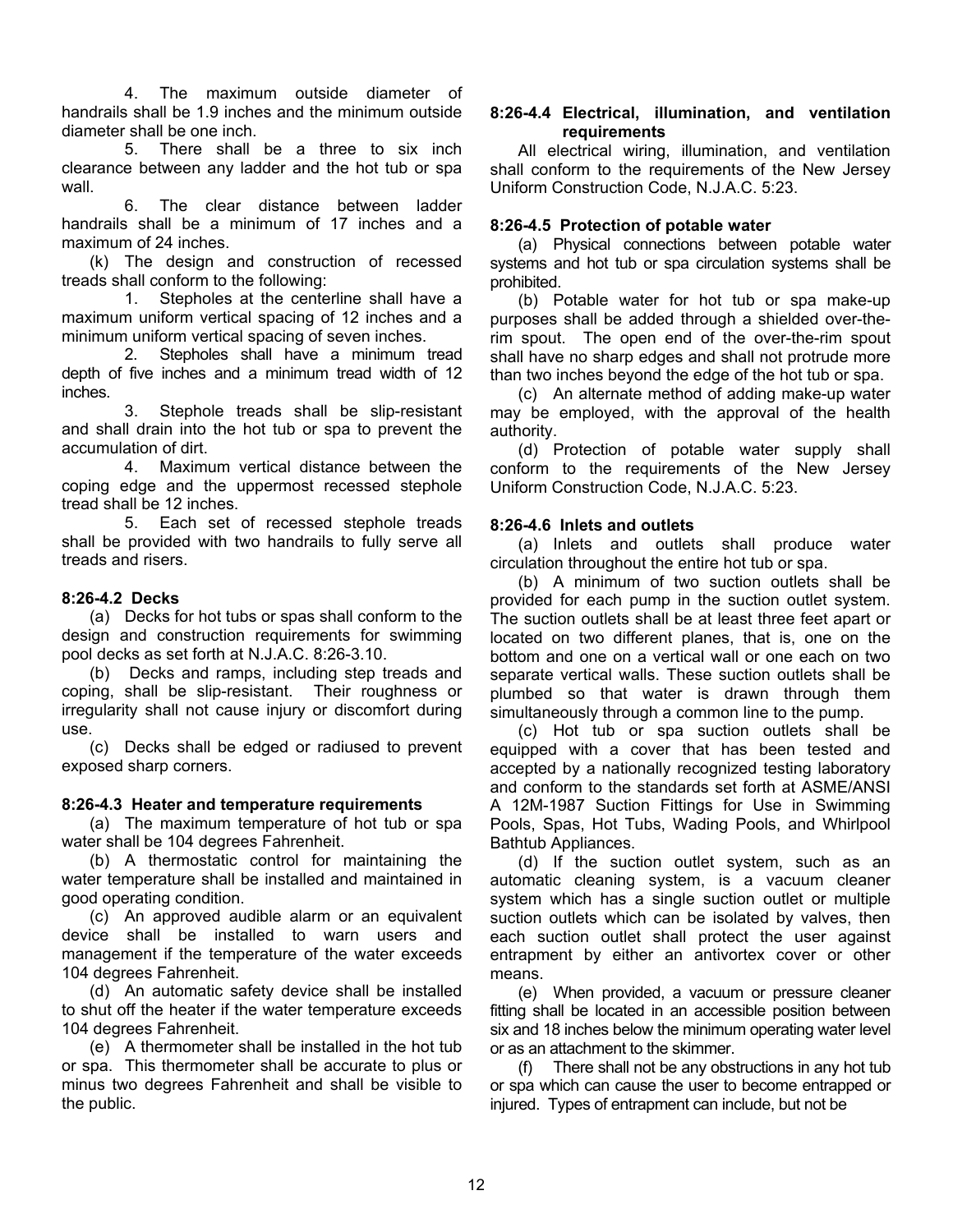limited to, such things as wedge or pinch-type openings or rigid, non-giving cantilevered protrusions.

 (g) Facility staff shall inspect the hot tub or spa daily to ensure that the drain covers are firmly attached and in sound condition.

 (h) Noncorrosive fasteners shall be used to secure all drain covers to the hot tub or spa.

 (i) Pump shut off switches shall be accessible, located within sight of the hot tub or spa, and prominently marked.

 (j) Antivortex drain covers, if commercially available for the size of the drains, shall be installed.

# **8:26-4.7 Circulation systems**

 (a) A circulation system consisting of pumps, piping, return inlets and suction outlets, filters, and other necessary equipment shall provide for the complete circulation of water throughout all parts of the hot tub or spa.

 (b) The circulation system shall be sized so as to turn over the entire hot tub or spa water capacity at least once every 30 minutes.

 (c) The circulation system shall be capable of returning the hot tub or spa water to a turbidity of 0.050 Nepleometric Turbidity Unit (NTU's), or its equivalent, within four hours following maximum user load.

 (d) Water velocity from discharge piping in the hot tub or spa shall not exceed 10 feet per second. Where copper pipe is used for discharge piping, the velocity shall not exceed eight feet per second.

 1. The suction velocity for all piping shall not exceed six feet per second.

 2. The water velocity in asbestos-cement pipes shall not exceed six feet per second.

 (e) A pump and motor shall provide for circulation of the hot tub or spa water and shall be sized to meet the requirements of (b) and (c) above. Performance of all pumps shall meet or exceed the conditions of flow required for filtering and/or cleaning.

 1. Pumps shall perform the functions for which they were designed by the manufacturer. Pumps and motors shall be accessible for inspection and service. Replacement parts shall fit with existing parts in the pump without the need for redrilling mounting holes or otherwise altering the replacement part of the pump.

 2. When the pump is located below the overflow rim of the hot tub or spa, valves shall be installed on permanently connected suction and discharge lines. These lines shall be located outside the walls of the hot tub or spa and shall be readily and easily accessible for maintenance and removal.

 3. The design and construction of the pump and its component parts shall provide safe operation and shall not be hazardous to the operator or

maintenance personnel.

 4. Components of a mechanical seal shall be corrosion-resistant and shall be capable of operating under conditions normally encountered in hot tub or spa operation.

 5. Direction of rotation of the pump shall be clearly indicated on the pump.

 6. Motors shall have, at a minimum, an open drip-proof enclosure configured electrically and mechanically, so that it shall perform satisfactorily and safely under the conditions of load and environment normally encountered in the hot tub or spa installation.

 7. Motors shall be capable of operating the pump under full load with a voltage variation of at least 10 percent of name plate rating. If the maximum service factor of the motor is exceeded at full voltage, the manufacturer shall indicate this on the pump curve.

 8. Motors shall have thermal or current overload protection, or the equivalent, either built in or in the line starter, to provide locked rotor and running protection.

 9. Grounding of the motor frame shall conform to the requirements of the New Jersey Uniform Construction Code, N.J.A.C. 5:23.

 (f) Strainers shall be provided on all filter systems. Strainers shall be removable and shall be located upstream of the circulation pump(s) to remove solids, debris, hair, and lint. Water entering the pump shall pass through the removable strainer.

(g) Filters shall meet the following requirements:

 1. Filters shall maintain hot tub or spa water in accordance with (a) above.

 2. All separation tanks shall have a precautionary statement warning the user not to start the filter pump without first opening the air release. The statement shall be readily visible and posted near the air release.

 3. The piping which is furnished with the filter shall be capable of withstanding three times the working pressure of the filter. The suction piping shall not collapse when there is a complete shut-off of flow on the suction side of the pump.

 4. Filter components shall be installed according to the manufacturer's instructions. Filter components shall be accessible and available for inspection and repair.

 5. An influent pressure gauge having an appropriate pressure range shall be provided on all filters.

 6. A flow meter shall be provided which meets the requirements at N.J.A.C. 8:26-3.15(f)4.

 7. Filters shall provide safe operation which is not hazardous to the operator or maintenance personnel.

 8. A means shall be provided to permit release of air which enters the filter tank. This means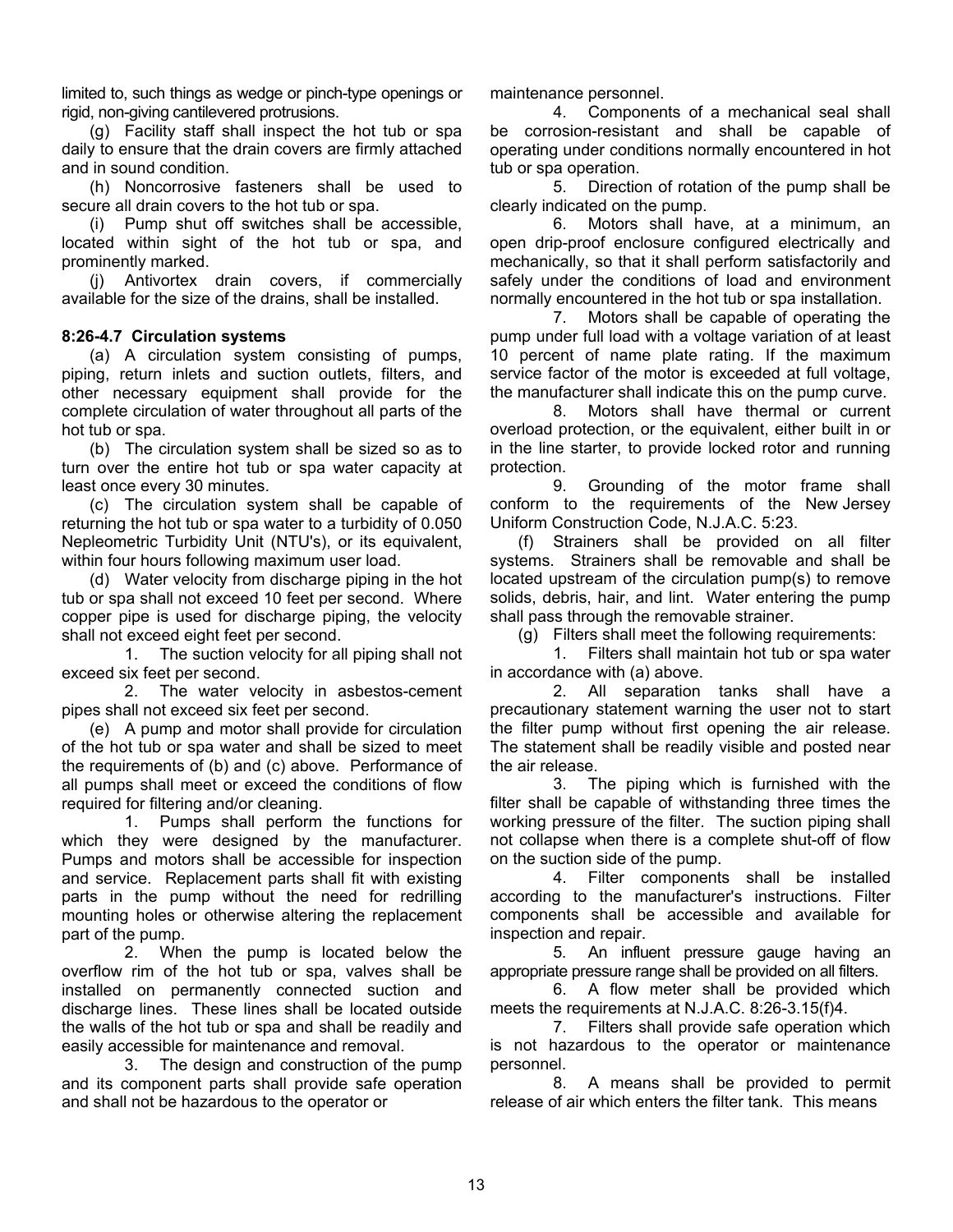may be automatic or manual. Any filters and/or separation tanks incorporating an automatic internal air release as its principal means of air release shall have access lids which provide a slow and safe release of pressure. A separation tank used in conjunction with a filter tank shall have a manual means of air release or an access lid which provides a slow and safe release of pressure as it is opened.

 9. Filter backwash shall be disposed of pursuant to the provisions of N.J.A.C. 8:26-6.5.

(h) Valves shall meet the following requirements:

 1. Valves shall be readily and easily accessible for removal and maintenance.

 2. Multiport valves shall comply with 1999 American National Standard for Public Spas (ANSI/NSPI-2), incorporated herein by reference, as amended and supplemented, regarding such valves.

 3. Where a pump is installed below the overflow rim of the hot tub or spa, the valves shall be installed on permanently connected suction and discharge lines and located in an accessible place outside of the walls of the hot tub or spa.

### **8:26-4.8 Disinfection**

 (a) A means of disinfecting the hot tub or spa water shall be employed which provides a disinfecting residual in the hot tub or spa water. Chlorine or chlorine compounds are the most frequently used disinfecting agents. Other bactericidal agents shall be acceptable if registered for said use by the U.S. Environmental Protection Agency and the New Jersey Department of Environmental Protection.

 (b) The disinfectant shall be continuously introduced into the circulation system of the hot tub or spa. The means of introducing approved disinfecting agents shall maintain the disinfectant residual as required at N.J.A.C. 8:26-7.12.

### **8:26-4.9 Air induction systems**

 (a) An air induction system shall prevent water back-up to eliminate electrical shock hazards.

 (b) Air intake sources shall not introduce contaminants, such as deck water, dirt, etc., into the hot tub or spa.

### **8:26-4.10 Surface skimming systems**

 Surface skimming systems shall conform to requirements set forth at Article X of the 1999 American National Standard for Public Spas (ANSI/NSPI-2).

### **8:26-4.11 Fencing and enclosures**

 Fencing and enclosures shall conform to the requirements of the New Jersey Uniform Construction Code, N.J.A.C. 5:23.

### **8:26-4.12 Depth markings**

 (a) Water depth shall be plainly and conspicuously marked in feet.

 (b) The depth markings shall be spaced at maximum 25 feet intervals and shall be uniformly located around the perimeter of the hot tub or spa.

 (c) The depth markings shall be placed within 18 inches of the water's edge.

 (d) The depth markings shall be placed so they are legible to a person standing on the deck facing the water.

 (e) There shall be a minimum of two depth markings per hot tub or spa, regardless of the hot tub or spa size and shape.

(f) Depth markings shall be slip-resistant.

# **8:26-4.13 Existing hot tubs and spas**

 (a) Alterations to existing hot tubs and spas shall be made in accordance with the applicable provisions of this chapter. As used in this section, "existing" means installed and in use prior to June 5, 2000.

 (b) The provision for heater and temperature requirements at N.J.A.C. 8:26-4.3 and the disinfection requirements at N.J.A.C. 8:26-4.8 shall apply to existing hot tubs and spas.

 (c) For each existing hot tub and spa having a single drain, with or without a skimmer, in addition to complying with (d) through (g) below, at least one of the following actions shall be taken:

 1. Rework the drain system to include a minimum of two drains per pump;

 2. Lock the valves of the drain and skimmer in the open position to prevent the drain from becoming a sole source of suction; or

 3. Install a secondary back-up system (intervening switch) which shuts down the pump when a blockage is detected.

 (d) Facility staff shall inspect the hot tub or spa daily to ensure that the drain covers are firmly attached and in sound condition.

 (e) Non-corroding fasteners shall be used to secure all drain covers to the hot tub or spa.

 (f) Pump shut off switches shall be accessible, located within sight of the hot tub or spa and prominently marked.

 (g) Antivortex drain covers, if commercially available for the size of the drains, shall be installed.

### **SUBCHAPTER 5. WATERFRONT SAFETY**

### **8:26-5.1 Specially exempt facilities**

 (a) Specially exempt facilities shall be exempt from mandatory compliance with the first aid personnel and lifeguard provisions of this subchapter at N.J.A.C. 8:26-5.2(b), (b)1, (d), and (e); 5.6(b); 5.7(a); 5.8(b) and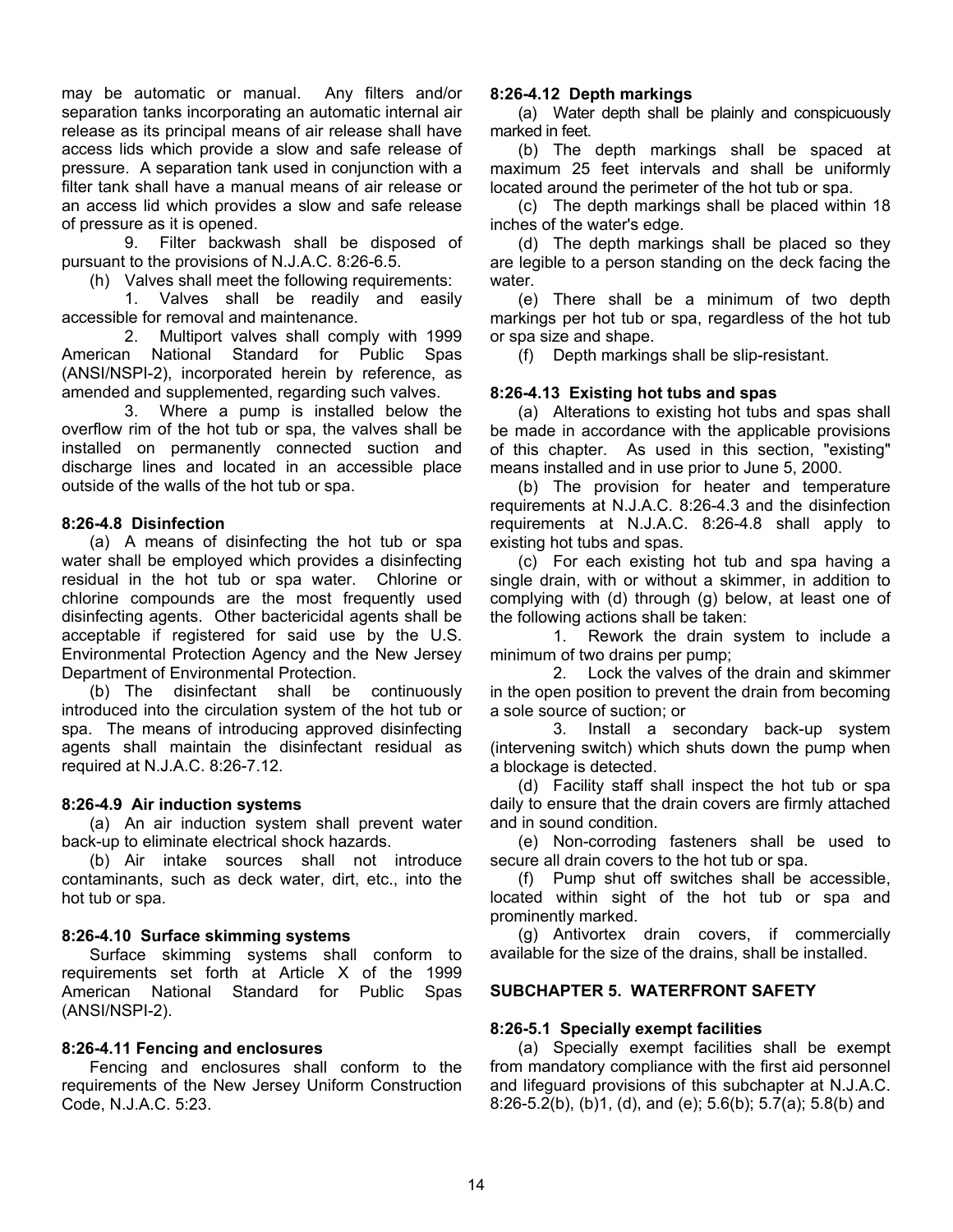$(b)1$ ; and  $5.10(b)$ ,  $(b)1$ ,  $(c)$  and  $(e)$ . This exception shall not apply to specially exempt facilities which use ocean waters for bathing. For purposes of this subchapter, invited guests may include occupants or tenants who by affirmative designation by the specially exempt facility through bathing place rules, association rules and bylaws, and lease agreements, are granted such status and corresponding responsibilities normally associated with that of an invited guest.

 (b) Specially exempt facilities which do not voluntarily comply with the provisions in (a) above shall post a sign at least three feet by four feet in size. This sign shall be prominently displayed at every entrance to each swimming area and shall state:

"No lifeguard on duty."

 "Persons under the age of 16 must be accompanied by an adult."

"No swimming alone."

(c) At campgrounds, hotels, motels, mobile home parks or retirement communities, the sign shall also state:

 "This swimming area shall be closed when the owner or manager is not on the premises."

 The notice shall also be posted on a sign at least eight inches by 10 inches in size at the registration desk and in each guest room or suite of the campground, hotel or motel used for occupancy by guests.

# **8:26-5.2 Swimming pool supervision**

 (a) A swimming pool shall be under the management of a designated adult supervisor who is knowledgeable of these rules and who shall be responsible for all phases of the operation. The name and telephone number of the designated adult supervisor shall be conspicuously posted.

 (b) At least one person currently certified in standard first aid and professional level infant, child, and adult cardiopulmonary resuscitation (CPR) by a Department of Health and Senior Services approved organization as listed in the Appendix shall be on the premises, available, and readily accessible when the swimming pool is in use. If the trained and qualified personnel are not stationed at the swimming pool side, then the facility shall conspicuously post a sign indicating the location and method of access of such personnel. The facility shall demonstrate to the health authority that said personnel are available, in reasonable proximity to the swimming pool, and can be easily contacted to enable them to render the necessary and appropriate assistance in a timely manner.

 1. CPR retraining shall only be required when an individual's current certification expires.

 (c) The maintenance and mechanical operation of a swimming pool shall be under the supervision of a trained pool operator. The trained pool operator shall be available for mechanical and maintenance repairs and detection. The trained pool operator shall have completed a pool operator course and shall have certification from a Department of Health and Senior Services approved organization as listed in the Appendix.

 (d) At least one lifeguard certified by an organization recognized by the Department of Health and Senior Services as listed in the Appendix shall be on duty for 60 or less swimmers at all times when the swimming pool is in use. Additional lifeguards shall be required depending on bather load, bather activities, size and configuration of the swimming pool, and amount of surface area for shallow and deep water areas, emergencies, and lifeguard's ability to see bathers. All on-duty lifeguards shall be identified by distinguishing apparel or emblems. Lifeguards who are assigned to swimming pool supervision shall not have duties that would distract or intrude upon their attention from proper observation of persons in the swimming pool area, or that prevent immediate assistance to persons in distress in the water. Each lifeguard shall be equipped with a whistle or other signaling device.

 (e) Lifeguard platforms or stands shall be provided for swimming pools where water surface area is greater than 2,000 square feet. Lifeguard platforms or stands shall be elevated and located at the water's edge so as to provide a clear unobstructed view of the swimming pool surface and bottom.

 (f) Each facility shall establish a written aquatics supervision plan. This plan shall be maintained onsite. It shall be implemented by each facility and shall contain information including, but not limited to:

1. A diagram of the facility;

2. Swimming pool evacuation plans;

 3. A schedule for and the number of lifeguards to be on duty depending on conditions and activities;

4. Responsibilities of all employees;

5. A list of emergency telephone numbers;

 6. The location of first aid and rescue equipment; and

7. Staff emergency procedures.

### **8:26-5.3 Emergency equipment for swimming pools**

 (a) Swimming pools shall be provided with the following readily accessible emergency equipment:

1. Two or more assist poles or life hooks;

 2. One or more rescue tubes for each lifeguard on duty;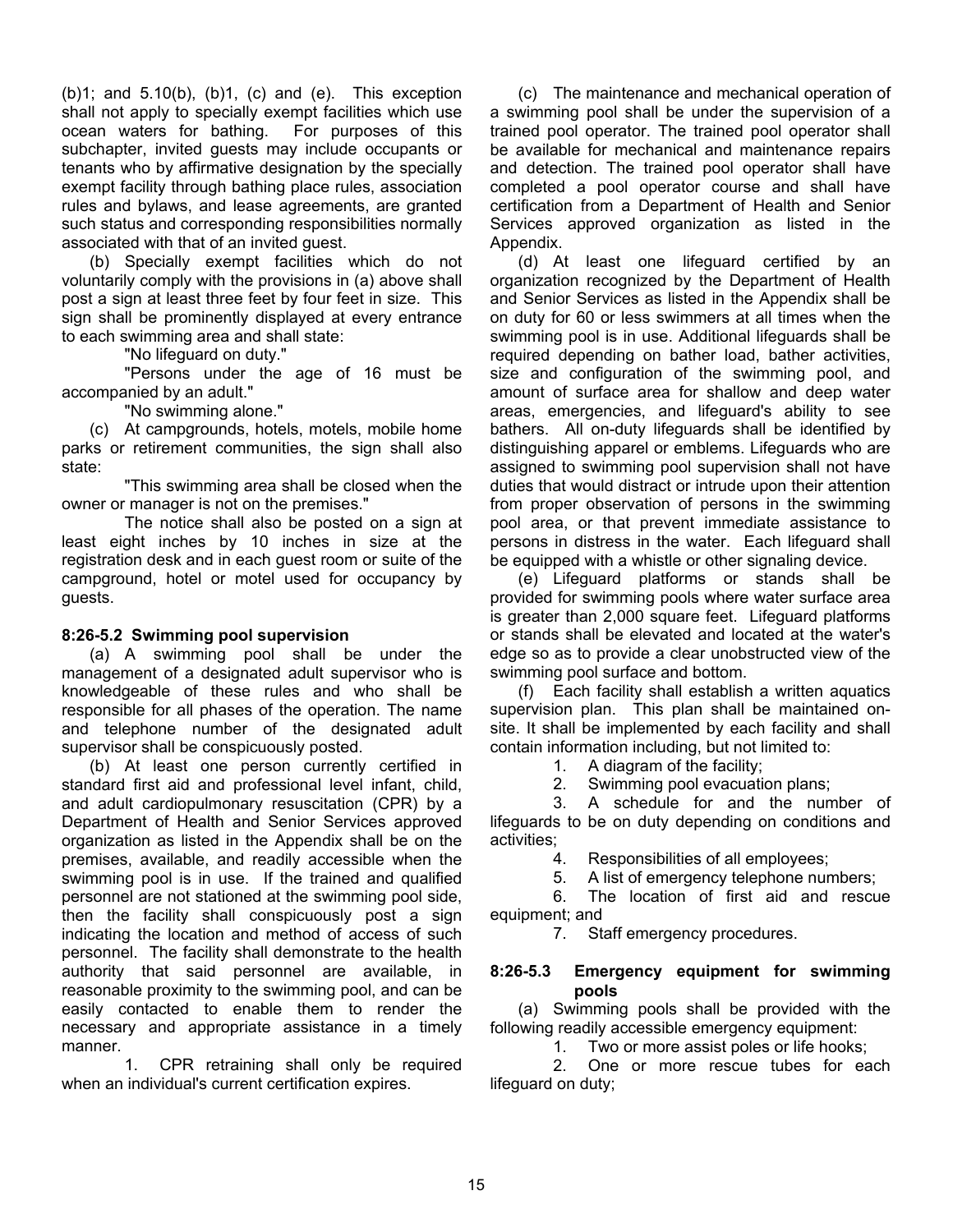i. For specially exempt facilities, at least two ring or rescue buoys approved by the United States Coast Guard or Underwriter Laboratories.

 3. A first aid kit (see Appendix) approved by the Department of Health and Senior Services. The kit shall be available at all times during bathing periods and shall be fully restocked within 24 hours of use;

 4. A full spine board complete with ties, head restraints and/or straps that meet the design requirements as specified at N.J.A.C. 8:40;

 5. An emergency care area for swimming pools capable of accommodating 500 or more patrons; and

 6. A telephone, radio, signaling device, or other health authority approved means of communication shall be located near the lifeguard station for emergency use. Commercial pay telephones shall be permitted for this purpose provided that coin deposit is not needed to access emergency assistance. Emergency numbers of the nearest rescue squad, physician, ambulance, police department, hospital, clinic, or other appropriate entity shall be posted in a weather-resistant display, adjacent to the telephone.

### **8:26-5.4 Bather rules for swimming pools, wading pools, hot tubs and spas**

 (a) Rules governing admission, bathing, and conduct of patrons shall be conspicuously posted and shall include at a minimum the following provisions verbatim:

 1. Any person showing evidence of any communicable skin disease, sore or inflamed eyes, cold, nasal or ear discharges, or any other communicable disease shall be denied admission.

 2. Any person with excessive sunburn, open blisters, cuts, or bandages shall be denied admission.

 3. Do not enter the water if you are experiencing or recovering from diarrhea or have had any signs or symptoms of a gastrointestinal (stomach) disease in the past seven days.

 4. All children in diapers must wear plastic pants with snug fitting elastic waist and leg bands. Do not wash out soiled diapers in the bathing water.

 5. Children should be encouraged to use the restroom before entering the water. Immediately report any "accidents" you observe in the bathing waters to a lifeguard.

 6. No animals, except for service animals, shall be allowed in the swimming pool, wading pool, hot tub, or spa area, dressing rooms, or other parts of the enclosure.

 7. Glass containers shall be prohibited in food and drink areas.

 8. All persons shall shower before entering the water.

9. Conduct which endangers the safety and

comfort of others shall be prohibited.

 10. Outdoor bathing shall be prohibited during an electrical storm.

 11. Persons suspected of being under the influence of drugs or alcohol shall be prohibited from entering the water."

 (b) Policies and procedures regarding water toys and floating devices shall be established to ensure a safe bathing environment.

# **8:26-5.5 Diving in swimming pools**

 (a) Diving rules shall be conspicuously posted in both words and symbols in the swimming pool area. Diving shall be prohibited in water depths five feet or less. Diving and non-diving areas shall be designated and posted with signs and symbols.

 (b) Head-first diving entries during competitive swim meets and swim practices shall be permitted in less than five feet of water, provided the following standards are met:

 1. The water depth of the swimming pool at the bulkhead at pool side where starting blocks are located shall be at least four feet;

 2. Only the "flat dive," also known as a "forward start," shall be used;

 3. Signs shall be conspicuously posted to remind swimmers of the dangers of using any dive other than the flat dive, when diving into waters less than five feet deep;

 4. Swimmers shall be under the direct supervision of the team swim coach; and

 5. Procedures shall be established to ensure that the diving blocks are not used by an untrained swimmer or by the general public.

# **8:26-5.6 Wading pool supervision**

 (a) A responsible individual, knowledgeable and trained in a program developed by the designated adult supervisor, shall supervise the activities of the wading pool.

 (b) At least one individual currently certified in standard first aid and professional level adult, child, and infant CPR by a Department of Health and Senior Services approved organization as listed in the Appendix shall be readily accessible during wading pool use. If the individual is not stationed at the wading pool, the facility shall post a sign conspicuously placed at the wading pool stating how to reach this individual. The trained individual shall be able to render assistance in a safe and timely manner.

# **8:26-5.7 Water slides**

 (a) Supervision of the waterfront area of water slides shall be provided by a lifeguard as set forth at N.J.A.C. 8:26-5.2. At least one person shall supervise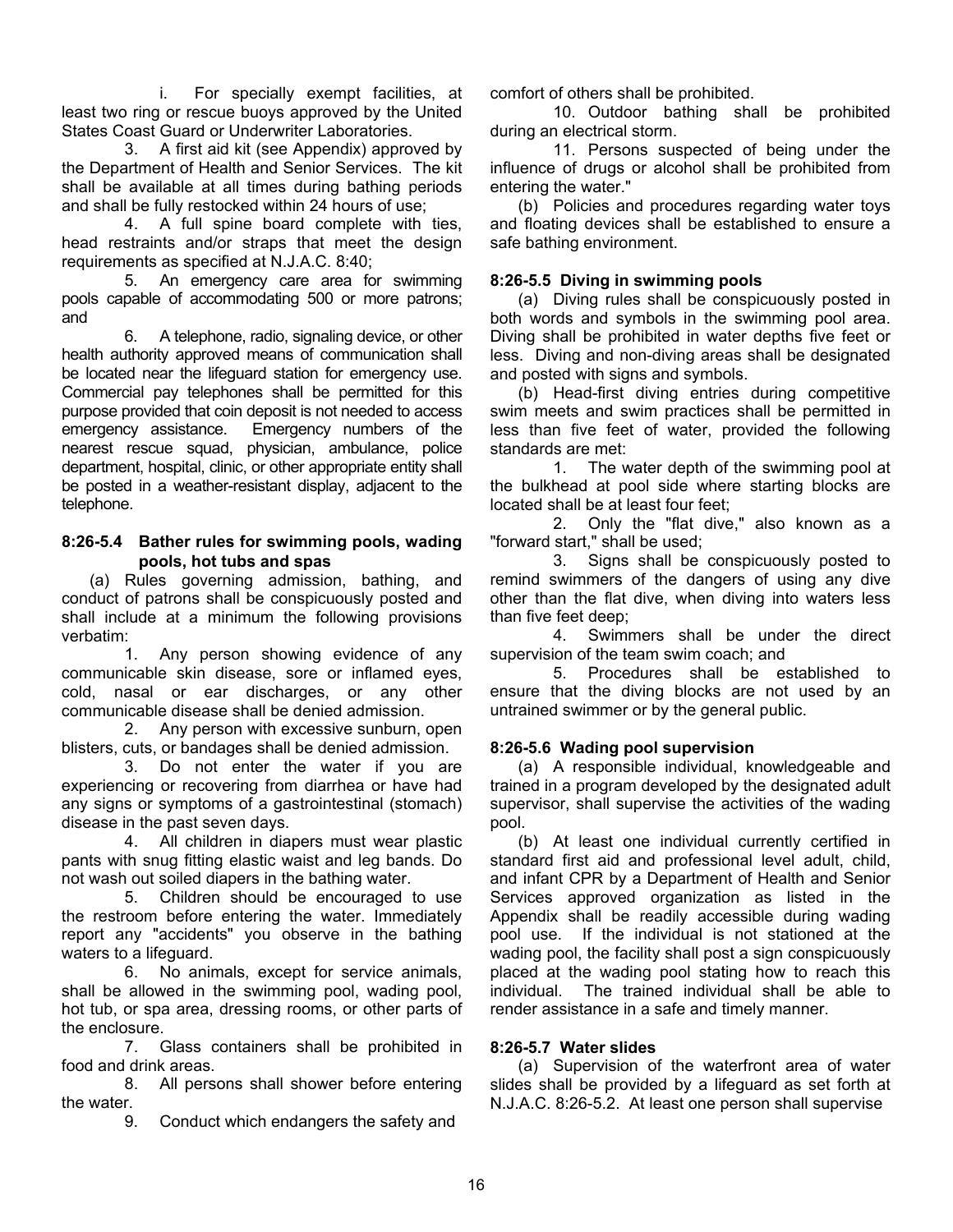the activities of the water slide. Additional supervision of the water slide shall be required based on the size and configuration of the water slide and swimming pool entry area.

 (b) A water slide shall not enter into less than three feet of water.

 (c) If the water slide enters into less than five feet of water, the end of the slide shall be no more than six inches above the surface of the water.

(d) Only feet first entries shall be permitted.

 (e) The landing area in front of the water slide shall be used solely for water slide users entering the water.

# **8:26-5.8 Hot tub and spa supervision**

 (a) Supervision of a hot tub or spa shall be provided by a designated adult supervisor who is knowledgeable of these rules and who shall be responsible for all phases of its operation.

 (b) At least one person currently certified in standard first aid and professional level adult, child, and infant CPR by a Department of Health and Senior Services approved organization as listed in the Appendix shall be on the premises, available, and readily accessible when the hot tub or spa is in use. If the trained and qualified personnel are not stationed at the hot tub or spa, then the facility shall conspicuously post a sign indicating the location and method of access of such personnel. The qualified personnel shall be able to render assistance in a safe and timely manner.

 1. CPR retraining shall only be required when an individual's current certification expires.

 (c) The maintenance and mechanical operation of a hot tub or spa shall be under the supervision of a trained pool operator. The trained pool operator shall be available for mechanical and maintenance repairs and detection. The trained pool operator shall have completed a pool operator course from a Department of Health and Senior Services approved organization as listed in the Appendix.

 (d) A precautionary sign shall be posted adjacent to the entrance to the hot tub or spa and shall state the following:

### "CAUTION"

 "Pregnant women, elderly persons, those suffering from heart disease, diabetes, high or low blood pressure, or those using prescription medications should not enter this hot tub or spa without prior medical consultation and permission from their doctor."

 "Unsupervised use by children under 16 years of age is prohibited."

 "Do not use this hot tub or spa while under the influence of alcohol, anticoagulants, antihistamines, vasoconstrictors, vasodilators, stimulants, hypnotics,

narcotics, or tranquilizers."

"Do not use this hot tub or spa while alone."

"Shower before entering this hot tub or spa."

 "There shall be a 15 minute time limit on time spent in the hot tub or spa. Long continuous exposures may result in nausea, dizziness, or fainting."

 (c) A clock shall be located next to the hot tub or spa.

#### **8:26-5.9 Emergency equipment for hot tubs or spas**

 A first aid kit approved by the Department of Health and Senior Services shall be available at all times during bathing periods and shall be fully restocked within 24 hours of use.

### **8:26-5.10 Bathing beach supervision**

 (a) A bathing beach shall be under the supervision of a designated adult supervisor. The name and telephone number of the designated adult supervisor shall be conspicuously posted. The hours of operation shall also be conspicuously posted.

 (b) At least one person currently certified in standard first aid and professional level infant, child, and adult CPR by a Department of Health and Senior Services approved organization as listed in the Appendix shall be on the premises, available, and readily accessible when the bathing beach is in operation. If the trained and qualified personnel are not beach-side, then the facility shall conspicuously post a sign indicating the location and method of access of such personnel. The facility shall demonstrate to the health authority that said personnel are available, in reasonable proximity to the bathing beach. The qualified personnel shall be able to render assistance in a safe and timely manner.

 1. CPR retraining shall only be required when an individual's current certification expires.

 (c) At least one lifeguard for every 300 feet of visible shoreline shall be on duty at all times when the bathing beach is in operation. Additional lifeguards shall be required depending upon bather load, currents, tides, contour or slope of the beach, and any other condition(s) which may cause changes in water conditions. All on-duty lifeguards shall be identified by distinguishing apparel or emblems. Lifeguards who are assigned to supervision of the bathing beach shall not have duties that would distract or intrude upon their attention from proper observation of persons in the water and beach area, or that prevent immediate assistance to persons in distress in the water. Each lifeguard shall be equipped with a whistle or other signaling device.

 1. A lifeguard training program certified by the United States Lifesaving Association shall be established by the owner or operator for ocean and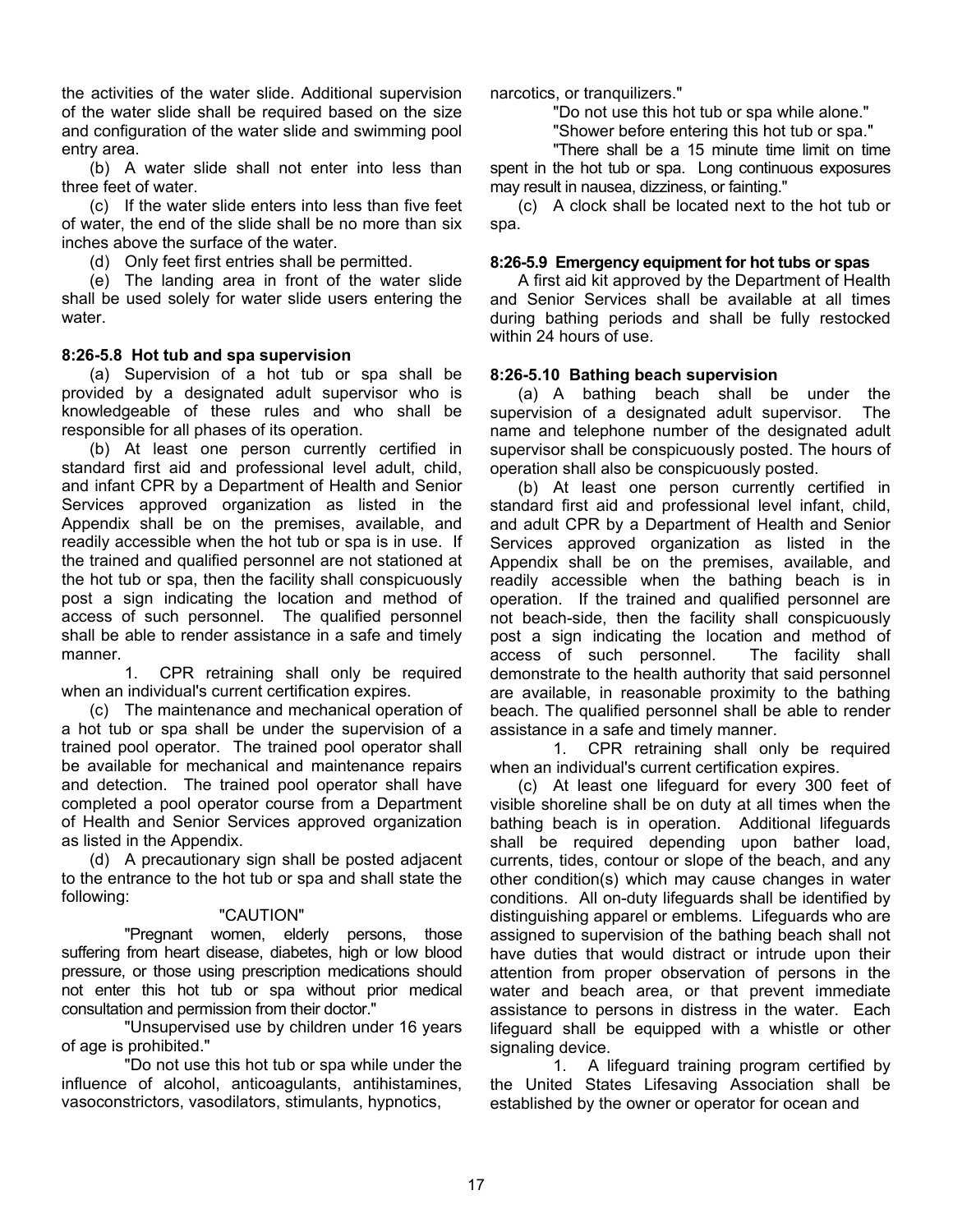tidal waters.

 (d) Each bathing beach shall establish a written aquatics supervision plan. It shall be implemented and maintained by each facility on-site and shall contain information including, but not limited to:

1. A map of the bathing beach;

2. Bathing beach evacuation plans;

 3. A schedule for the number of lifeguards to be on duty depending on conditions and activities;

4. Responsibilities of all lifeguards;

5. A list of emergency telephone numbers;

 6. The location of first aid and rescue equipment; and

7. Staff emergency procedures.

 (e) Lifeguard stations shall be located within 30 feet of the shoreline. Lifeguards shall be isolated from the beach crowds on elevated slats or stands. These slats or stands shall be high so as to give the lifeguards a complete and unobstructed view of the bathing area.

 (f) Swimming areas shall be maintained in a clean and safe condition, free from rocks, holes, and hidden dangers. Any known hazard in the vicinity shall be properly safeguarded and marked as such.

 (g) Each bathing beach shall be designated by buoys, flags, or other methods approved by the health authority.

### **8:26-5.11 Bather rules for bathing beaches**

 Bather rules and policies shall be provided as specified in the regulations governing swimming pools at N.J.A.C. 8:26-5.4(a)3, 4, 5, 6, 7, 9, 10 and 11 and 5.4(b).

### **8:26-5.12 Lifesaving equipment for bathing beaches**

 (a) Lifesaving equipment shall be provided in case of an emergency. The equipment shall include, at a minimum:

 1. One reach pole measuring at least 12 feet with blunt ends. The reach pole shall be provided at bathing beaches where docks or similar protruding structures are located in the bathing area.<br>2. One ring buoy 18 inches

One ring buoy 18 inches in diameter attached to a 60 foot length 1/4 inch rope shall be provided at each lifeguard station. A rescue tube, torpedo buoy, or similar device with sufficient line attached may also be used;

 3. A 600 foot 1/4 inch poly rope with brass swivel snap hooks shall be provided at each lifeguard station at ocean bathing beaches;

 4. A paddle rescue device capable of supporting two adults;

 5. A first aid kit (see Appendix) approved by the Department of Health and Senior Services shall be available at all times during bathing periods and shall be fully restocked within 24 hours of use;

 6. A full spine board complete with ties, head restraints and/or straps that meets the design requirements of N.J.A.C. 8:40;

 7. Every bathing beach capable of accommodating 500 swimmers and bathers shall have an emergency care room; and

 8. A telephone or other means of communication approved by the health authority shall be located near the lifeguard station for emergency use. Emergency numbers for the nearest rescue squad, physician, ambulance, police department hospital, clinic, or other appropriate entity shall be posted in a weatherresistant display adjacent to the telephone or communication device.

### **8:26-5.13 Diving stands and boards for bathing beaches**

 (a) Diving stands and boards for bathing beaches shall conform to the diving rules at N.J.A.C. 8:26-5.5 governing swimming pools.

 (b) Fixed platforms for bathing beaches are permitted if they are constructed with a visible one foot air space below the platform. There shall be little underwater construction consistent with the strength requirements of the platform. All braces and struts shall be designed to prevent entanglement or trapping of the bathers.

 1. Fixed platforms shall be permitted for bay or tidal waters provided there is a visible one foot air space below the platform at the flood high tide mark.

 2. The minimum water depth surrounding a fixed platform or float without a diving board or similar device shall be eight feet for an outward distance of 12 feet from the platform.

 3. Where a fixed platform or float has a diving board or other device three or more feet above the water, the water depth at the end of the board shall be at least 12 feet for a distance of 12 feet beyond the end of the board and in all cases the minimum depths shall extend nine feet to each side of the board or platform.

### **8:26-5.14 Waterfront restrictions for bathing beaches**

 Waterfront restrictions for bathing beaches shall be posted and shall include the following verbatim:

 "No motorized vehicles, except emergency and maintenance vehicles, shall be permitted in the bathing area during its use."

 "No boating, water skiing, sailboating, windsurfing, scuba diving, or surfboarding shall be permitted in the swimming and bathing area while in use."

 "Rope drops shall not be permitted except those licensed and inspected by the Department of Community Affairs pursuant to N.J.S.A. 5:3-31 through 55."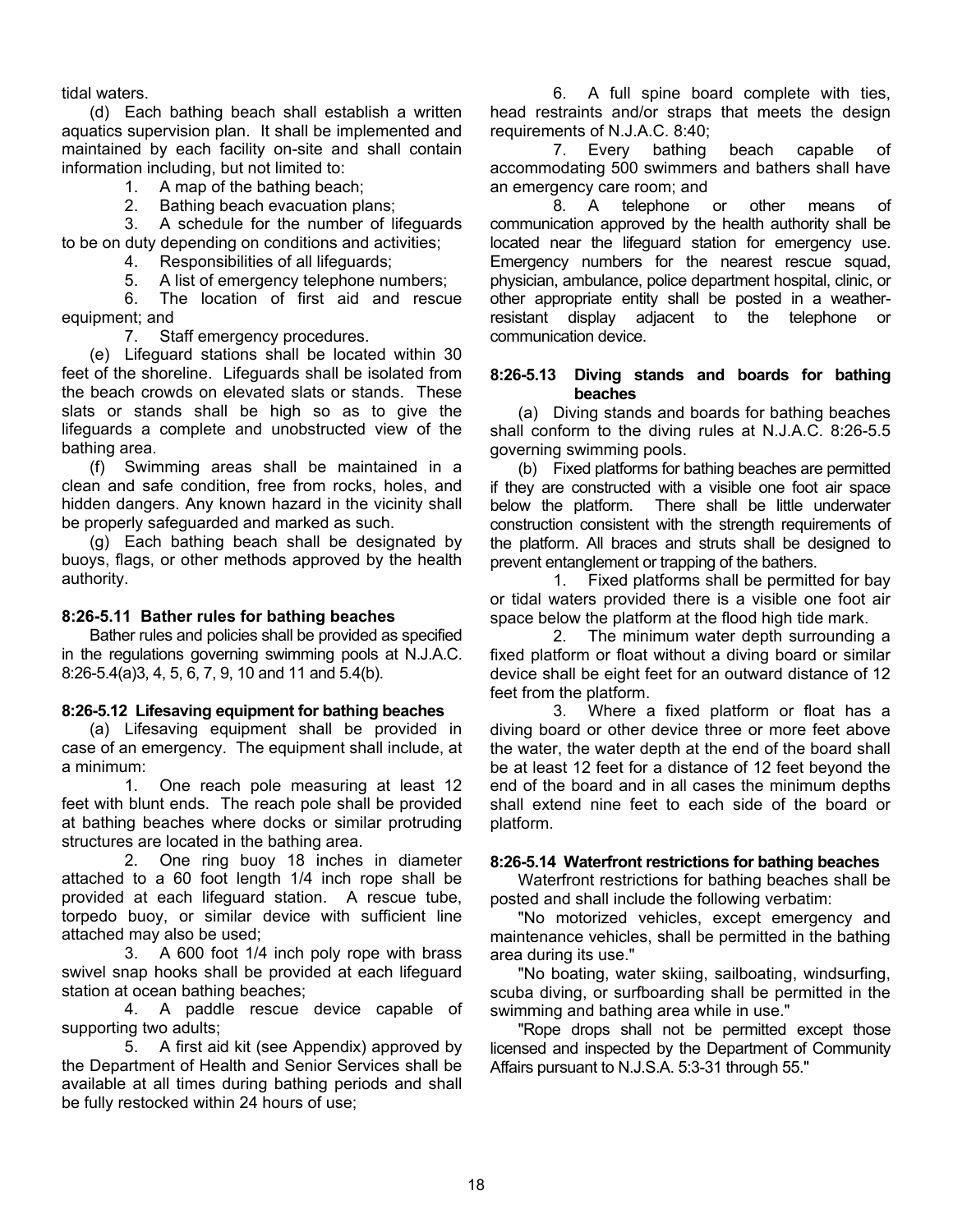### **SUBCHAPTER 6. GENERAL SANITATION AND MAINTENANCE**

### **8:26-6.1 General provisions**

 (a) A swimming pool, hot tub, spa, or bathing beach shall be maintained in a clean, sanitary, and safe condition. The health authority may require a public recreational bathing place to correct or eliminate any specific condition not described in these rules, but which it deems necessary for proper sanitation, safety, or fire protection.

 (b) Dressing rooms and sanitary facilities shall be provided at all public recreational bathing places unless dressing rooms and sanitary facilities are provided in close proximity to the swimming pool, wading pool, hot tub, or spa and are of adequate capacity and number. Bathing beaches constructed prior to November 4, 1986 shall be exempt from this requirement.

### **8:26-6.2 Dressing rooms and bathhouses**

 (a) Dressing rooms and bathhouses shall conform to the requirements of the New Jersey Uniform Construction Code, N.J.A.C. 5:23.

 (b) Separate dressing rooms and sanitary facilities shall be provided for each sex. Line of sight shall be broken at the entrances and exits of the dressing rooms. The room shall be well lit, drained, ventilated, and constructed from impervious materials.

 (c) Floors shall have a slip-resistant surface that shall be relatively smooth and readily cleanable. The floors shall be sloped at least one-quarter inch per foot toward the floor drains to ensure drainage.

 (d) Walls and partitions of the dressing room area, screen partitions, shower partitions, toilet partitions, and dressing room booths shall be constructed of durable material which is not subject to water damage. A waterway shall be provided between the bottom of the partitions and the floor to permit thorough cleaning of the walls and floor area with hoses and brooms.

# **8:26-6.3 Showers**

 (a) Showers shall conform to the requirements of the New Jersey Uniform Construction Code, N.J.A.C. 5:23.

 (b) Shower stall floors which are located adjacent to walkways shall be lower than the level of the walkways.

 (c) The cross-sectional area of the floor drains in shower rooms and stalls shall be at least twice the cross-sectional area of the outlet pipe to which it is connected.

 (d) Wood slats or wood flooring material and slopes which are conducive to slipping, tripping, or

falling shall not be used.

### **8:26-6.4 Water closets and lavatories**

 (a) Water closets and lavatories shall conform to the requirements of the New Jersey Uniform Construction Code, N.J.A.C. 5:23.

 (b) Water closets shall be enclosed with noncorrosive partitions. There shall be sufficient space between the floor and the bottom of the partition to permit washing of the floor.

 (c) Fixtures shall conform to the following requirements:

 1. Toilet tissue holders, supplied with an adequate supply of toilet tissues, shall be provided at each toilet.

 2. Suitable receptacles shall be provided for paper towels and waste materials. Such receptacles in toilet rooms for women shall be covered.

3. Common towels shall not be permitted.

 4. Soap dispensers for providing either liquid or powdered soap shall be provided at each lavatory. The soap dispenser shall be made of all metal or all plastic materials. Glass shall not be permitted in these units.

5. Unbreakable mirrors shall be provided.

# **8:26-6.5 Wastewater disposal**

 (a) The wastewater disposal system shall be of adequate size to serve the facility including the bathhouse, locker room, and related accommodations.

 (b) Sanitary sewage and filter backwash waters shall be disposed of without creating nuisances or sources of foulness.

 (c) Overflow water shall be returned to the filter system or discharged to a waste system.

 (d) Backwash water shall be discharged in a manner approved by the health authority.

 (e) All wastewater shall be disposed of by one of the following approved methods:

 1. Sanitary sewer: The discharge of any wastewater into a sanitary sewer shall have the approval of the appropriate sewer authority or the municipality that owns and/or operates the treatment system.

 2. Natural waters: The discharge of any wastewater into the natural waters of the State shall not be allowed without a NJPDES permit issued by the State Department of Environmental Protection, Division of Water Quality, Bureau of Standard Permitting, PO Box 029, Trenton, New Jersey 08625-0029.

 3. Subsurface sewage disposal facilities: The location and construction of a subsurface sewage disposal system shall conform to the requirements of Standards for the Construction of Individual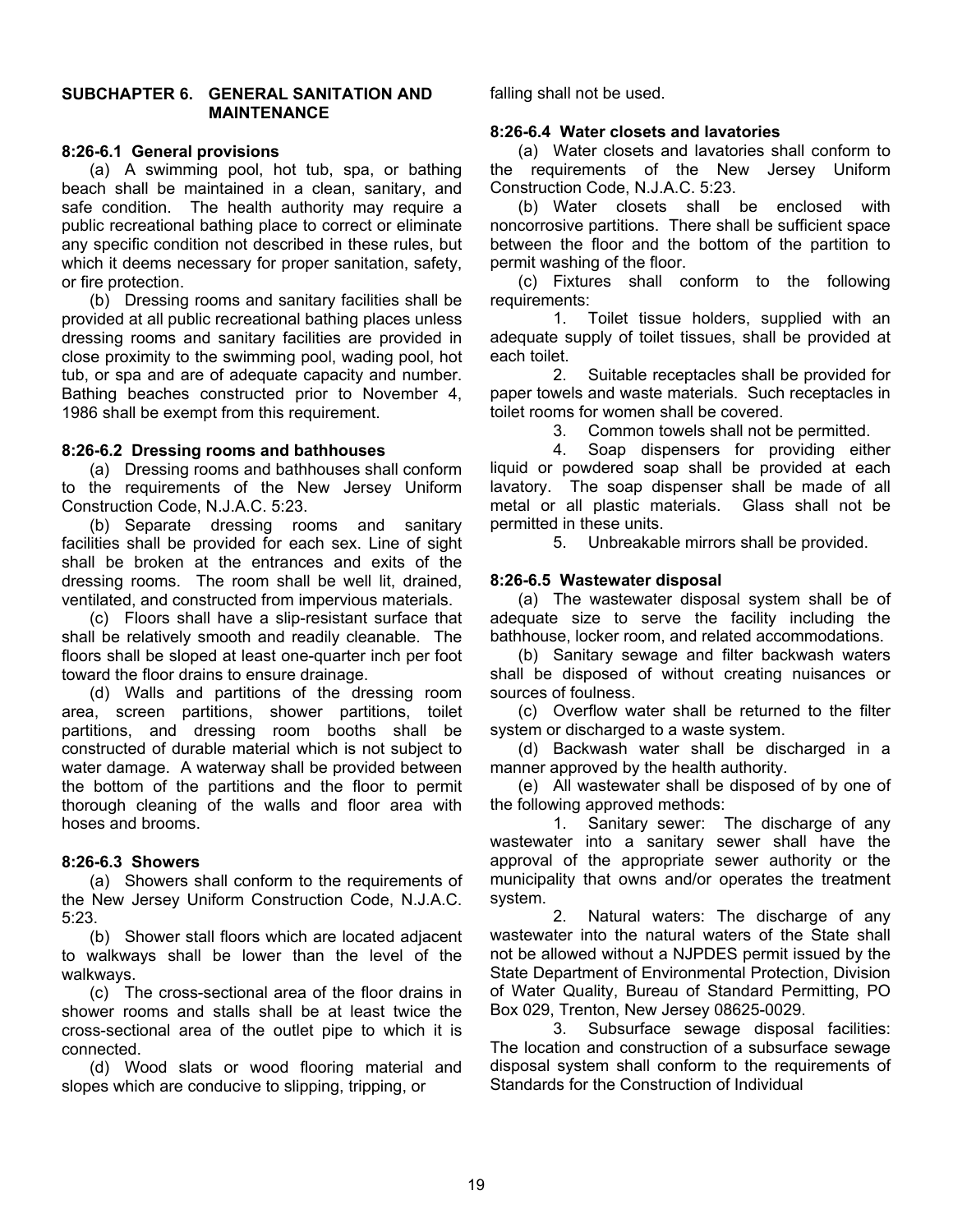Subsurface Sewage Disposal Systems, N.J.A.C. 7:9A, the New Jersey Water Pollution Control Act Regulations, N.J.A.C. 7:14 and local laws, ordinances, and regulations.

# **8:26-6.6 Solid waste disposal**

 (a) Solid waste shall be disposed of pursuant to the solid waste management rules at N.J.A.C. 7:26 promulgated by the Department of Environmental Protection, and any other applicable rules and regulations.

 (b) All garbage and rubbish shall be stored in durable, fly-tight, water-tight containers equipped with a tight fitting lid.

 (c) There shall be a sufficient number of containers to hold all of the garbage and rubbish which accumulates between periods of removal from the premises.

 (d) Bulk storage facilities shall be sized adequately for the storage of all garbage and rubbish.

 (e) Storage areas for garbage and rubbish shall be clean and shall not constitute a nuisance.

 (f) All garbage and rubbish shall be disposed of at least twice a week and in such a manner as to prevent a public health nuisance.

# **8:26-6.7 Potable water supply**

 The potable water supply shall be of adequate quantity, of a safe, sanitary quality, and from a water system which is constructed, protected, operated, and maintained pursuant to the New Jersey Safe Drinking Water Act, N.J.S.A. 58:12A-1 et seq., its attendant rules at N.J.A.C. 7:10, and local laws, ordinances, and regulations. Copies of these documents can be obtained by writing to the Department of Environmental Protection, Bureau of Potable Water, PO Box 029, Trenton, New Jersey 08625-0029.

# **8:26-6.8 Drinking water fountains**

 Drinking water fountains shall conform to the requirements of the New Jersey Uniform Construction Code, N.J.A.C. 5:23.

# **8:26-6.9 Food service**

 All food service and milk supplies shall conform to the requirements of N.J.A.C. 8:24.

# **8:26-6.10 Plumbing**

 The installation, maintenance, repair, and control of plumbing shall conform to the requirements of the New Jersey Uniform Construction Code, N.J.A.C. 5:23.

# **8:26-6.11 Insect, rodent, and weed control**

 (a) The application of pesticides shall conform to the provisions of the New Jersey Pesticide Control

Regulations, N.J.A.C. 7:30.

 (b) Effective control measures shall be used to minimize and/or eliminate the presence of rodents, flies, roaches, and other vermin on the premises. The public recreational bathing place shall be kept in such condition as to prevent the harborage or breeding of vermin.

 (c) All buildings shall be rodent-and insectproofed. Storage areas shall be maintained in such a manner as to minimize the possibility of rodent harborage.

 (d) Poison ivy, poison oak, poison sumac, and ragweed shall be controlled at all times.

# **8:26-6. 12 Recreational equipment**

 Recreational equipment, including playground devices, shall be inspected for defects at least once per week during the season. A written record of these inspections shall be maintained for a minimum of one year. Recreational equipment shall be maintained in safe operating condition at all times.

# **SUBCHAPTER 7. SAMPLING AND WATER QUALITY CRITERIA**

### **8:26-7.1 Water source**

 (a) Fresh water for swimming pool, wading pool, hot tub, or spa use shall be obtained from a potable water source, approved by the New Jersey Department of Environmental Protection the New Jersey Department of Health and Senior Services, or the local health authority.

 (b) Salt water for use in salt water pools shall be obtained from a source which meets the water quality criteria for a salt water bathing beach as set forth at N.J.A.C. 8:26-7.18 and 7.19.

### **8:26-7.2 Microbiological sampling for public recreational bathing places**

 All microbial analyses for public recreational bathing places shall be performed by a laboratory certified by the New Jersey Department of Environmental Protection, pursuant to the Regulations Governing the Certification of Laboratories and Environmental Measurements, N.J.A.C. 7:18. Information concerning laboratory certification may be obtained from the New Jersey Department of Environmental Protection, Office of Quality Assurance, PO Box 424, Trenton, New Jersey 08625-0424.

### **8:26-7.3 Sample collection for swimming pools, wading pools, hot tubs, and spas**

 (a) Water samples shall be collected only when the swimming pool, wading pool, hot tub, or spa is in use and during periods of maximum user load. The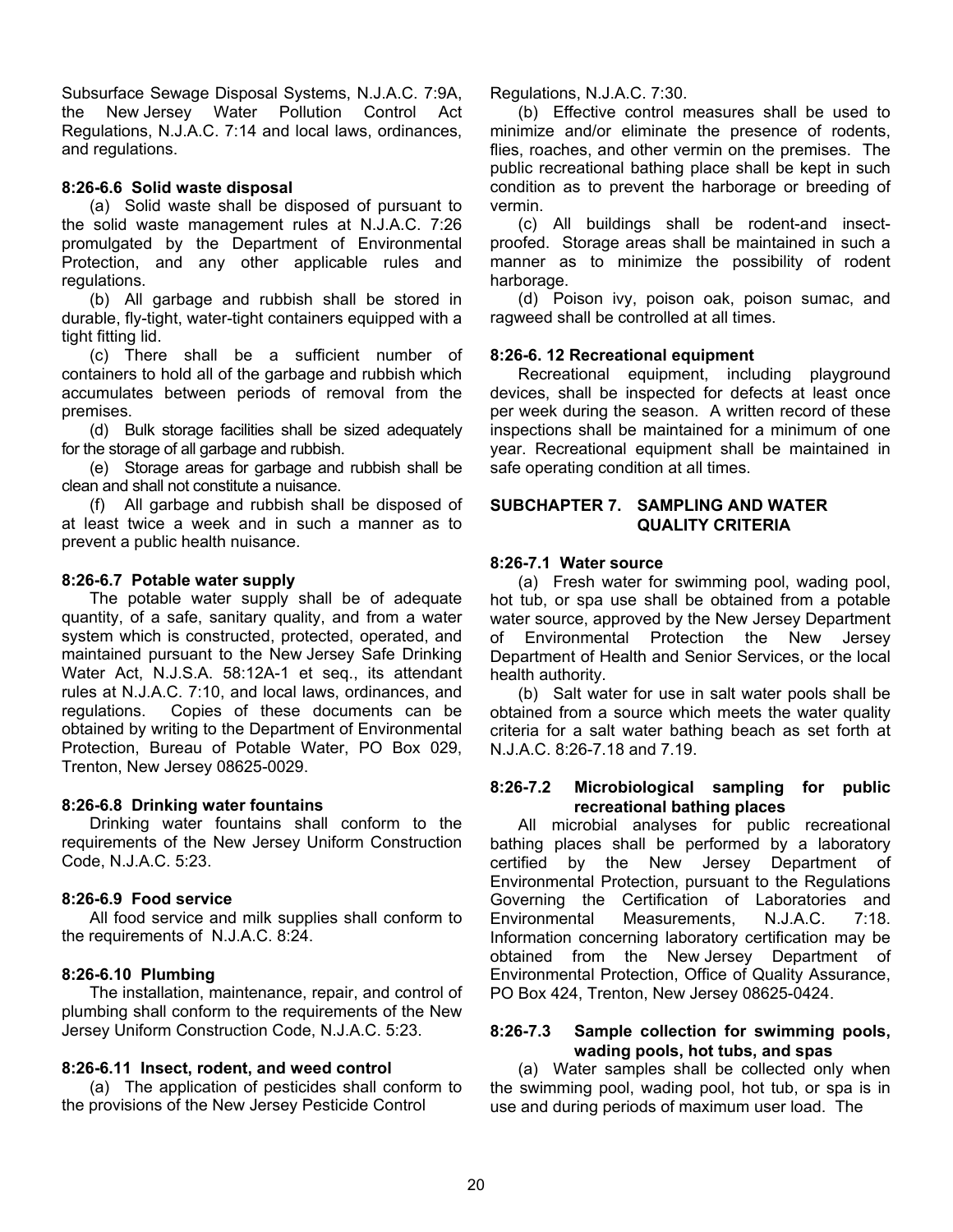hour of the day and the day of the week of sample collection shall be varied to obtain, over a period of time, a representative sampling of the sanitary quality of the swimming pool, wading pool, hot tub, or spa.

 (b) Sampling shall be done at least once every week during periods of maximum use load.

 1. For swimming pools using disinfection and filtration, sampling may be done biweekly, based upon three months of consecutive satisfactory sample results.

 (c) All sample containers shall be sterilized and treated with sodium thiosulfate to reduce chlorine or other halogens present in the water at the time the sample is collected.

 (d) The following sampling technique shall be used:

 1. The sample shall be taken at least 18 inches below the water surface in the vicinity of groups of bathers;

 2. The sterile container shall be opened carefully without touching the inner surfaces;

 3. The sterile container shall be held near its base at a 45 degree angle;

 4. The sterile container shall be plunged vertically into the water while making sure that the dechlorinating agent is not washed out;

 5. The container shall be filled with one slow sweep down through the water with the mouth of the container always ahead of the hand.

 6. Care shall be taken to avoid contamination of the sample by floating debris;

 7. The container shall be closed without touching the inner surfaces; and

8. The container shall not be rinsed.

### **8:26-7.4 Disposition of water samples from public recreational bathing places**

 The sample(s) taken from swimming pools, wading pools, hot tubs and spas shall be taken to a certified laboratory within 30 hours of collection for processing. Samples taken from bathing beaches shall be taken to a certified laboratory within six hours of collection for processing. The sample(s) shall be refrigerated immediately upon collection or kept in an ice chest and held between 34 degrees and 39 degrees Fahrenheit while being transported. Information documenting the sampling time, sampling date, location of sample collection, sampler's identification and desired analysis(es) shall accompany the sample.

### **8:26-7.5 Microbiological water quality standards for swimming pools and wading pools**

 (a) Heterotrophic plate count shall be performed in accordance with the procedures set forth in Method 9215B pour plate method, found in the 19th edition of

"Standard Methods for the Examination of Water and Wastewater," American Public Health Association, incorporated herein by reference, as amended and supplemented. The number of colony forming units (CFU) shall not exceed 200 colonies per one milliliter sample.

(b) Total coliform densities:

 1. The multiple-tube fermentation technique for total coliform densities shall be conducted in accordance with the procedures set forth in Method 9221A, B, C found in the 19th edition of "Standard Methods for the Examination of Water and Wastewater," American Public Health Association, incorporated herein by reference, as amended and supplemented. None of the 10 standard 10 milliliter portions shall show the presence of the coliform group.

 2. The membrane filtration technique for total coliform densities shall be conducted in accordance with the procedures set forth in Method 9222A, B, C found in the 19th edition of "Standard Methods for the Examination of Water and Wastewater," American Public Health Association, incorporated herein by reference, as amended and supplemented. The number of coliform organisms shall be less than one colony per 100 milliliter sample.

# **8:26-7.6 Samples not meeting standards**

 (a) A certified laboratory, having determined that a sample(s) does not meet the microbiological standards set forth at N.J.A.C. 8:26-7.5, 7.11 and 7.18, shall notify the health authority and the swimming pool, wading pool, hot tub, spa, or bathing beach operator by telephone on the same day that an unsatisfactory sample result was obtained. The swimming pool, wading pool, hot tub, spa, or bathing beach shall be resampled. The certified laboratory must provide a written report within five business days after obtaining an unsatisfactory sample result.

 (b) Upon notification of an unsatisfactory sample result, the health authority or its authorized agent shall require the swimming pool, wading pool, hot tub, spa, or bathing beach operator to have additional sample(s) taken and analyzed.

 1. Health authorities participating in the Cooperative Coastal Monitoring Program (CCMP) for bathing beaches shall immediately notify the Department of Health and Senior Services and the Department of Environmental Protection when an unsatisfactory sample has been obtained.

 i. When resampling the Cooperative Coastal Monitoring Program (CCMP) ocean stations, the health authority shall resample the station that first exceeded the standard and bracket locations to either side of that location.

ii. When resampling the Cooperative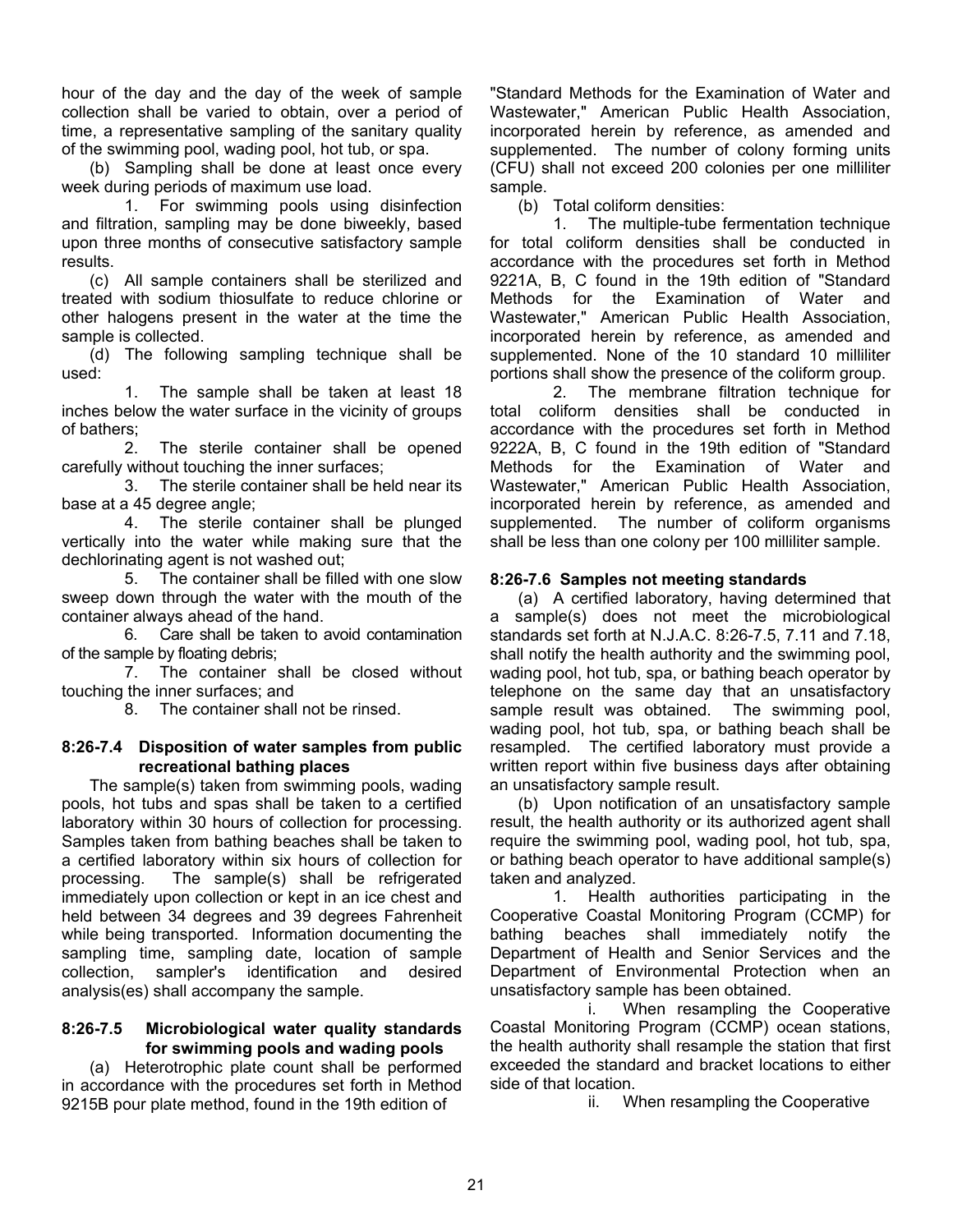Coastal Monitoring Program (CCMP) bay stations, the health authority shall resample the station that first exceeded the standard and bracket locations at the outer limits of the bathing area.

 iii. A sanitary survey shall be conducted by the health authority and the bathing beach operator to identify the sources of pollution.

# **8:26-7.7 Chemical and physical water quality analyses for swimming pools and wading pools**

 (a) A swimming pool or wading pool shall be monitored for disinfectant level and pH every two hours during operating hours. This monitoring shall be performed in conjunction with each microbial sample. These results shall be recorded on the sample slip and incorporated into the permanent microbial test record.

 (b) When testing for free chlorine and combined chlorine, Method 4500 C1 F, DPD ferrous titrimetric method or Method 4500 C1 G, DPD colorimetric (using a color comparator), as set forth in the 19th edition of "Standard Methods for the Examination of Water and Wastewater," American Public Health Association, incorporated herein by reference, as amended and supplemented shall be used.

 (c) When testing for pH, Method 4500 H+B, electrometric, as set forth in the 19th edition of "Standard Methods for the Examination of Water and Wastewater," American Public Health Association, incorporated herein by reference, as amended and supplemented, or phenol red indicator shall be used.

 (d) If color comparators are used for measuring either disinfectant residuals or pH using the methods specified in (b) and (c) above, the color comparators shall be available for inspection by the health authority at the pool during periods of pool use.

 (e) A bound log shall be maintained on the premises by the swimming pool operator. This log shall contain the time and date of the chemical tests performed, results of those tests, and the initials of the person who performed the testing. The log shall also contain bather load, water clarity, water temperature, and weather conditions. This log shall be available at all times for review by the health authority.

# **8:26-7.8 Chemical water quality standards for swimming pools and wading pools**

 (a) Free chlorine, combined chlorine, bromine, and pH values shall be continuously maintained within the following ranges:

|                                                   | Minimum | <b>Ideal</b> |                 | Maximum          |
|---------------------------------------------------|---------|--------------|-----------------|------------------|
|                                                   |         |              | Indoor<br>Pools | Outdoor<br>Pools |
| Free chlorine residual parts<br>per million (ppm) | 1.0     | $1.0 - 1.5$  | 3.0             | 4.0              |
| Combined chlorine (ppm)                           | None    | None         | $0.2*$          | $0.2*$           |
| Bromine (ppm)                                     | 2.0     | $2.0 - 4.0$  | 4.0             | 4.0              |
| pH                                                | 7.2     | $7.4 - 7.6$  | 7.8             | 7.8              |

\*Remedial action shall be taken if combined chlorine exceeds 0.2 as it will result in reduced chlorine efficacy.

 (b) If pool water disinfectants other than those specified in (a) above are used, residuals of equivalent disinfecting strength shall be maintained.

 (c) If stabilized chlorines are used as pool water disinfectants, the cyanuric acid levels shall be maintained within the following ranges:

|                     | Minimum | ldeal     | Maximum |
|---------------------|---------|-----------|---------|
| Cyanuric Acid (ppm) | 10      | $30 - 50$ | 100     |

 1. Stabilized chlorines shall be prohibited in indoor pools.

# **8:26-7.9 Physical water quality standards for swimming pools and wading pools**

 (a) The pool operator shall monitor water clarity daily.

 (b) When in use, the deepest portion of the pool floor shall be clearly visible from the swimming pool's edge.

### **8:26-7.10 Salt water swimming and wading pools utilizing ocean and/or bay water**

 (a) Salt water pools utilizing ocean and/or bay water typically having a total dissolved solids level between 18,000 and 35,000 parts per million shall be regulated as follows:

 1. Fill and draw salt water pools shall be treated as a swimming pool and shall meet all of the microbiological, chemical, and physical standards for pools.

 2. Flow through pools shall be treated as recreational bathing water and shall meet the microbiological and physical standards for recreational waters when sampled at the time and point where the water is discharged.

 3. Sodium chloride added to pool waters when used in conjunction with electrolytic chlorine generators shall not constitute a salt water swimming pool.

(b) Salt water pools shall be posted as such.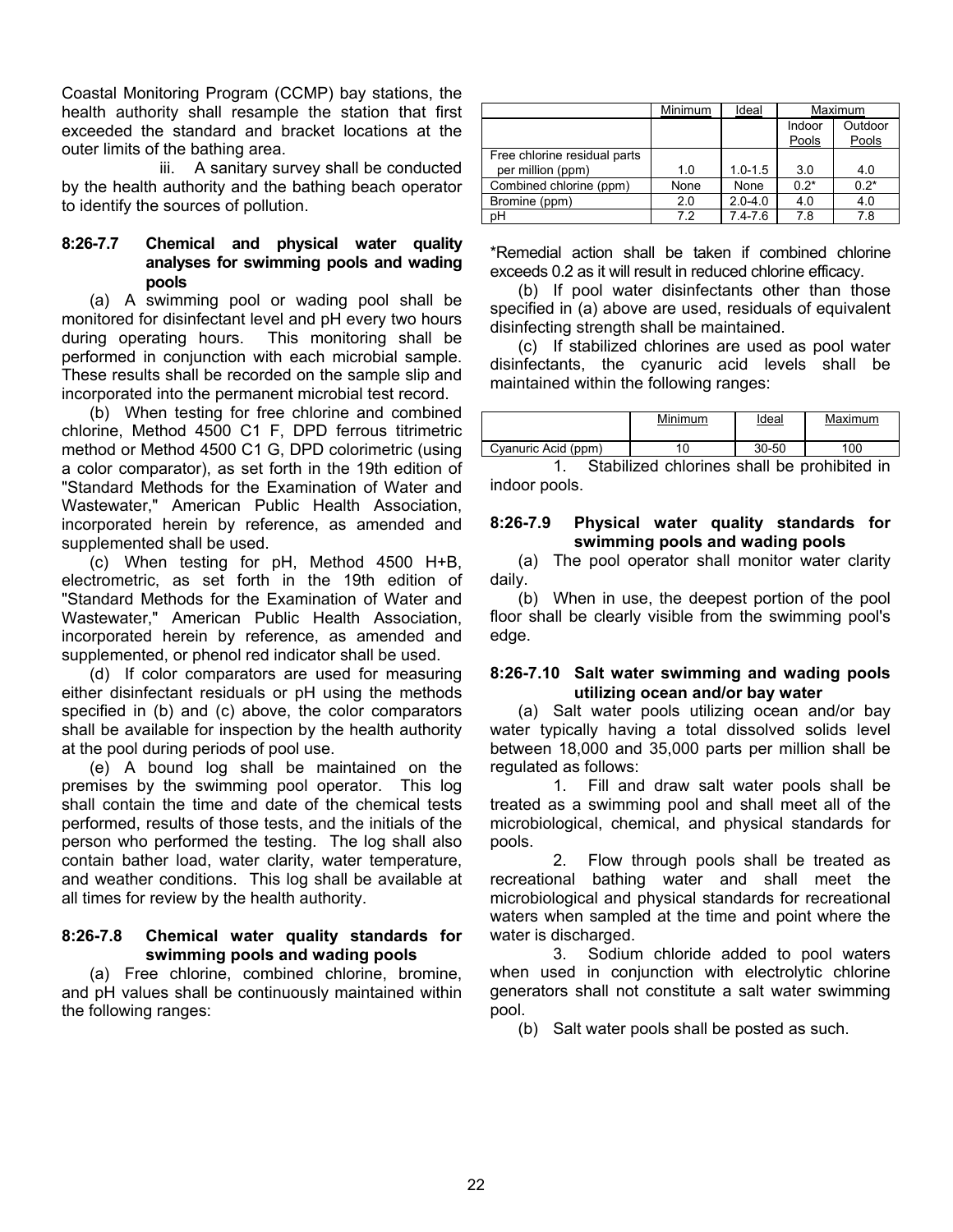# **8:26-7.11 Microbiological water quality standards for hot tubs and spas**

 (a) Heterotrophic plate count shall be performed in accordance with the procedures set forth in Method 9215B pour plate method, found in the 19th edition of "Standard Methods for the Examination of Water and Wastewater," American Public Health Association, incorporated herein by reference, as amended and supplemented. The number of colony forming units (CFU) shall not exceed 200 colonies per one milliliter sample.

(b) Pseudomonas aeruginosa:

 1. The membrane filtration technique for Pseudomonas aeruginosa shall be conducted in accordance with the procedures set forth in Method 9213E found in the 19th edition of "Standard Methods for the Examination of Water and Wastewater," American Public Health Association, incorporated herein by reference, as amended and supplemented. The number of Pseudomonas aeruginosa organisms shall be less than one colony per 100 milliliter sample.

 2. The multiple-tube fermentation technique for Pseudomonas aeruginosa shall be conducted in accordance with the procedures set forth in Method 9213F found in the 19th edition of "Standard Methods for the Examination of Water and Wastewater," American Public Health Association, incorporated herein by reference, as amended and supplemented. Pseudomonas aeruginosa organisms shall not be present in more than one of all ten standard 10 milliliter portions. Pseudomonas aeruginosa shall not be present in any of the confirmed five portions.

# **8:26-7.12 Chemical water quality standards for hot tubs and spas**

 (a) Hot tubs and spas shall be monitored at every two hours for disinfectant levels and pH pursuant to the methodologies set forth at N.J.A.C. 8:26-7.7.

 (b) A bound log shall be maintained as specified in N.J.A.C. 8:26-7.8(e).

 (c) The following disinfectant levels and chemical values shall be continuously maintained within the following ranges.

|                              | Minimum | Ideal       | Maximum |
|------------------------------|---------|-------------|---------|
|                              |         |             |         |
| Free chlorine residual parts |         |             |         |
| per million (ppm)            | 2.0     | $3.0 - 5.0$ | 10.0    |
| Combined chlorine (ppm)      | None    | None        | $0.2*$  |
| Bromine (ppm)                | 2.0     | $3.0 - 5.0$ | 10.0    |
|                              | 72      | $7.4 - 7.6$ | 7.8     |

\*Remedial action shall be taken if combined chlorine residuals exceed 0.2 ppm as it will result in reduced disinfectant efficacy.

 (d) If disinfectants other than those specified in (c) above are used, residuals of equivalent disinfecting

strength shall be maintained.

 (e) If stabilized chlorines are used as disinfectants in hot tubs and spas, the cyanuric acid level shall be maintained within the following range:

|                     | Minimum | ldeal<br>$\sim$ | Maximum |
|---------------------|---------|-----------------|---------|
| Cyanuric Acid (ppm) |         | $30 - 50$       | 100     |

 1. Stabilized chlorines shall be prohibited in indoor hot tubs and spas.

# **8:26-7.13 Algae**

 All hot tubs and spas shall be maintained to eliminate the presence of algae.

### **8:26-7.14 Physical water quality standards for hot tubs and spas**

 The operator of each hot tub or spa shall monitor the water clarity as set forth at N.J.A.C. 8:26-7.9.

# **8:26-7.15 Pre-operational assessment for bathing beaches**

 (a) Before a bathing beach opens each year, a pre-operational assessment shall be conducted of the bathing beach and the surrounding areas. This assessment shall be conducted by the owner or operator and shall include:

 1. A review of historical sampling and epidemiological data;

 2. A field investigation of the bathing and surrounding areas to identify physical hazards and sources of potential contamination. During this investigation all changes to the bathing and surrounding areas shall be documented and evaluated; and

 3. A sampling of waters in the bathing area and in areas of suspected sources of contamination.

 (b) Records of the pre-operational assessment shall be maintained as part of the permanent file.

 (c) The health authority shall annually review monitoring stations at Cooperative Coastal Monitoring Program (CCMP) -participating bathing beaches to determine:

 1. The extent to which the water is representative of the quality of near shore ocean and bay waters;

 2. The proximity of the monitoring stations to the ocean and bay public recreational bathing areas; and

 3. The extent to which the monitoring stations enable the health authority to assess the effects of point and non-point sources of pollution.

 (d) The health authority shall prepare a list of monitoring stations to be included in the Cooperative Coastal Monitoring Program (CCMP). This list shall be submitted to the Department of Environmental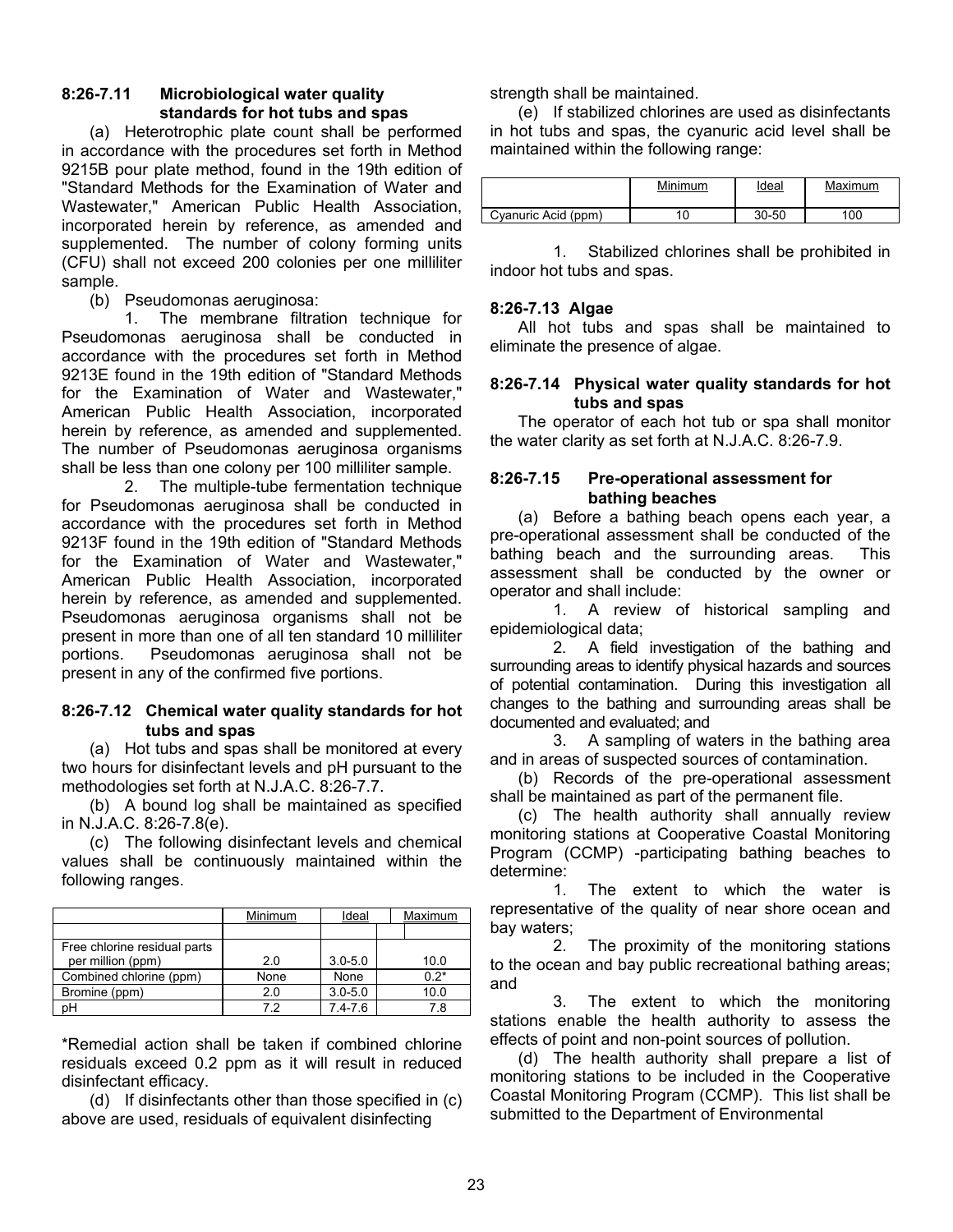Protection (DEP) prior to May 1 of each year. The DEP shall approve or disapprove the stations within 14 days after receiving the proposed list, based upon the extent to which the DEP expects them to meet the criteria listed above.

# **8:26-7.16 Sample collection at bathing beaches**

 (a) Bathing beach water, with the exception of ocean and bay waters, shall be sampled one week prior to the opening of the bathing beach and at one week intervals during the bathing season. Sample(s) shall be obtained during periods of maximum user load from depths used for bathing. Subject to the approval of the health authority, sampling frequency may be biweekly based on three months of consecutive satisfactory samples from the previous year.

 1. Ocean and bay waters shall be sampled in accordance with the Cooperative Coastal Monitoring Program (CCMP) administered by the DEP. The health authority shall perform this sampling from May through September. The DEP shall set the exact beginning and end of the minimum sampling season after consulting with the health authority. The health authority shall:

 i. Sample all ocean stations on Mondays unless Monday is a holiday, in which case the sampling shall be performed the next day;

 ii. Sample all bay stations on Monday or Tuesday; and

 iii. Sample all stations one day after the above listed days if severe oceanographic and/or meteorological conditions unreasonably threaten the safety of sampling personnel or the integrity of the sample.

 2. The samples from all other waters not participating in the Cooperative Coastal Monitoring Program (CCMP) shall be obtained during various hours of the day and week over a period of time to obtain representative samples of the sanitary quality of the natural waters.

 3. All pertinent field data including water temperatures, air temperature, wind direction, bathing load, and recent precipitation shall be documented and incorporated into the sampling record.

 (b) One sample shall be taken for the first 300 linear feet of bathing beach front. Oceans participating in the Cooperative Coastal Monitoring Program (CCMP) are exempt from this requirement.

 1. Additional samples shall be required as follows:

 i. 300 linear feet to 500 linear feet-two samples.

 ii. In excess of 500 linear feet-three samples.

# **8:26-7.17 Sampling techniques for bathing beaches**

 (a) Water sampling techniques for bathing beaches are those set forth at N.J.A.C. 8:26-7.3(d) and, for natural bathing waters, techniques shall also include the following:

 1. Water samples shall be taken in an area with a stabilized water depth between the sampler's lower thighs and chest with the optimum depth being at the sampler's waist.

 2. The sample container shall be placed approximately eight to 12 inches below the water surface with the lid and stopper still attached.

 3. With the collector's arms extended to the front, the container shall be held near its base and downward at a 45 degree angle. The cap shall be removed and the container filled in one slow sweeping motion (downward or horizontally, not upward). The mouth of the container shall be kept ahead of the collector's hand and the container recapped while it is still submerged. The cap shall remain submerged during the sample collection and care shall be taken not to touch the inner surfaces of the cap.

 i. In the event that samples need to be taken during cold water conditions, reach assist poles shall be used to obtain the samples. In this situation, the cap may be removed prior to submersion as long as the container is pointed downward upon entry into the water.

 4. If a head space in the container is needed, the collector can carefully pour out a small amount of the sample and recap the sampling container.

 (b) Sampling shall not be performed when oceanographic and/or meteorological conditions unreasonably threaten the safety of the sampling personnel or the integrity of the sample.

# **8:26-7.18 Microbiological water quality standards for bathing beaches**

 (a) Microbiological water quality standards for pond, lake, stream, river and tidal fresh water bathing beaches shall be determined on the basis of fecal coliform densities, sanitary survey results, and/or epidemiological evidence.

 (b) Fecal coliform count standards shall be as follows:

 The multiple-tube fermentation technique for fecal coliforms shall be conducted in accordance with the procedures set forth in Method 9222D Fecal Coliform Membrane Filter Procedure or Method 9221E.2. Fecal Coliform MPN Procedure (A-1 medium) found in the 19<sup>th</sup> edition of "Standard Methods for the Examination of Water and Wastewater." American Public Health Association, incorporated herein by reference, as amended and supplemented. The estimated fecal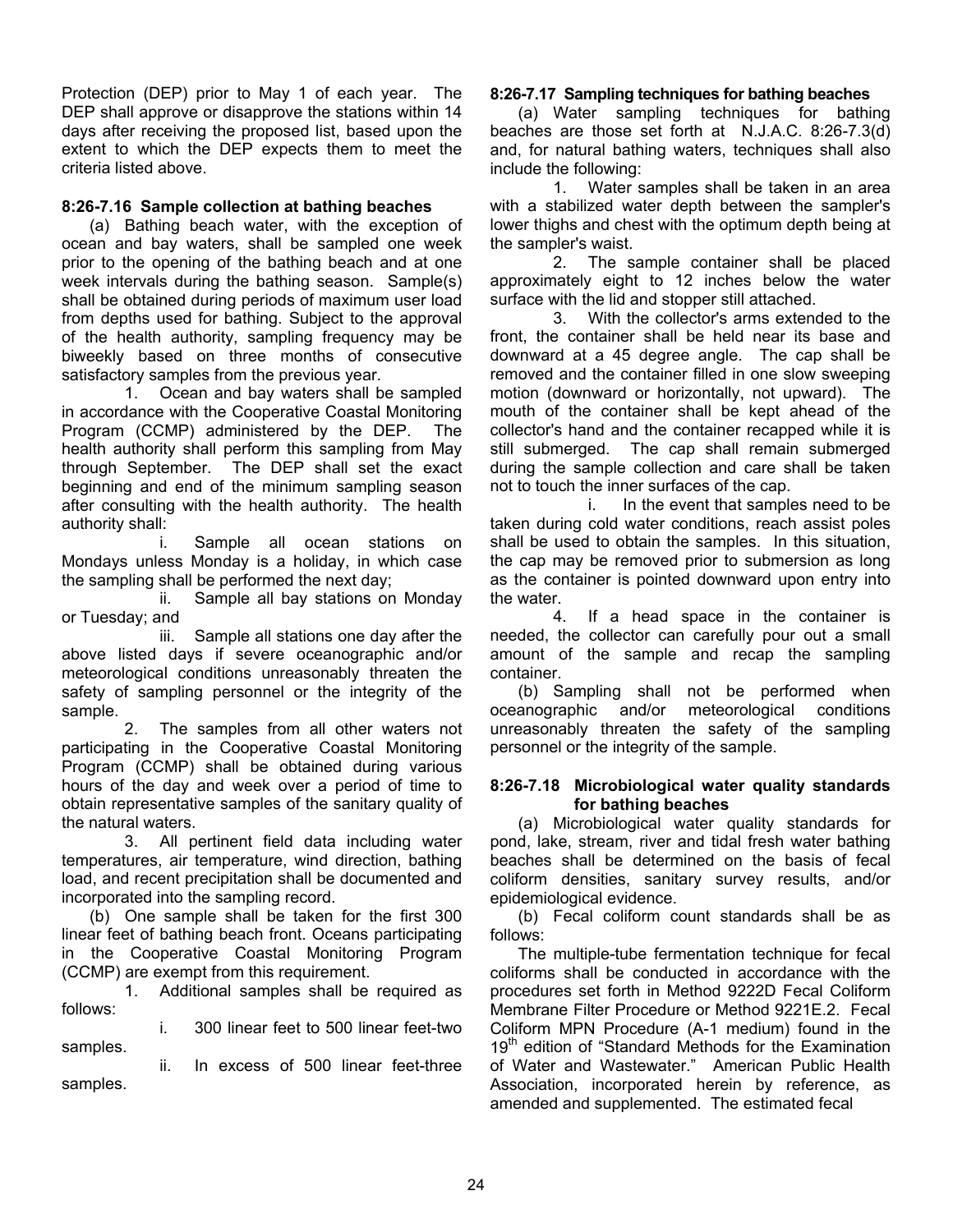coliform concentrations shall not exceed 200 fecal coliform per 100 millliliters.

(c) Microbiological water quality standards for ocean and bay bathing beaches shall be determined on the basis of enterococcus densities, sanitary survey results, and/or epidemiological evidence.

(d) Enterococcus count standards shall be as follows:

1. The test method for enterococci in water shall be conducted in accordance with procedures set forth by the USEPA. The estimated enterococcus concentration shall not exceed 104 enterococci per 100 milliliters of sample.

 (e) All analyses shall be conducted in accordance with the standards set forth at N.J.A.C. 7:18 and in accordance with the methodologies set forth at N.J.A.C. 7:18-2.22.

### **8:26-7.19 Chemical water quality standards for bathing beaches**

 (a) Chemical water quality standards for natural waters shall be monitored by the bathing beach operator.

 (b) Chemicals used to control aquatic vegetation shall not cause bathers to suffer from toxic reactions or skin or membrane irritations. These chemicals shall be applied in accordance with N.J.A.C. 8:26-6.11(a).

### **8:26-7.20 Physical water quality standards for bathing beaches**

 (a) Physical water quality standards for natural waters shall be monitored by the bathing beach operator.

 (b) Visual observations and/or physical determinations shall indicate that the natural water is free from deposits, aquatic vegetation, growths, oils, greases, or other substances which may cause health or safety hazards.

# **SUBCHAPTER 8. ENFORCEMENT PROCEDURES**

# **8:26-8.1 Legal authority**

 All public swimming pools, wading pools, hot tubs, spas, or bathing beaches shall be operated in compliance with the provisions of this chapter and Title 26, Revised Statutes of New Jersey.

# **8:26-8.2 Inspection of public swimming pools, wading pools, hot tubs, spas, or bathing beaches**

 (a) The health authority shall inspect every swimming pool, wading pool, hot tub, spa, or bathing beach as often as the health authority deems necessary.

 (b) The facility operator shall permit access to the health authority and Department of Health and Senior

Services representatives to all parts of the establishment.

### **8:26-8.3 Report of inspections**

 (a) Inspection findings shall be recorded on an inspection report form approved by the Department of Health and Senior Services.

 (b) The inspection report form shall identify in a narrative form any violations of this chapter and shall reference the section of the chapter being violated.

 (c) The health authority shall immediately notify via telephone or fax the Department of Environmental Protection, Department of Health and Senior Services, and adjacent local health authorities when it anticipates closing a bathing beach.

### **8:26-8.4 Public availability of inspection reports**

 Any reports made and maintained pursuant to this chapter shall be available to members of the public and the Department of Environmental Protection upon request.

### **8:26-8.5 Criteria for closure of public recreational bathing places**

 (a) The approval, license, or permit to operate a swimming pool, wading pool, hot tub, spa, or bathing beach may be suspended at any time, when in the opinion of the health authority or its authorized agent, such action is necessary to abate a present or threatened menace to public health.

 (b) The health authority shall order the owner or operator of a swimming pool, hot tub, spa, or bathing beach to physically sequester the bathing area and to prohibit any bathing until the violation is abated.

(c) The following shall be grounds for closure:

 1. Poorly maintained equipment, structures, areas, or enclosures or lack of equipment, structures, areas, or enclosures which jeopardize the health or safety of the users and/or operators;

 2. Lack of required supervisory personnel and/or required lifeguards:

 3. Failure to meet specific water quality standard(s); or

 4. Any other condition(s) which pose(s) an immediate health or safety hazard.

 (d) In the event that remedial action is not taken immediately, the health authority may issue an order requiring the facility to be closed in order to protect the public health or safety. A closure order may be issued verbally but shall be followed up by a written confirmation within 24 hours. Such order shall be sent by certified mail, return receipt requested or shall be hand delivered. The order shall give the alleged violator an opportunity to be heard by the health authority within 15 days of notification of the order, while the order remains in effect.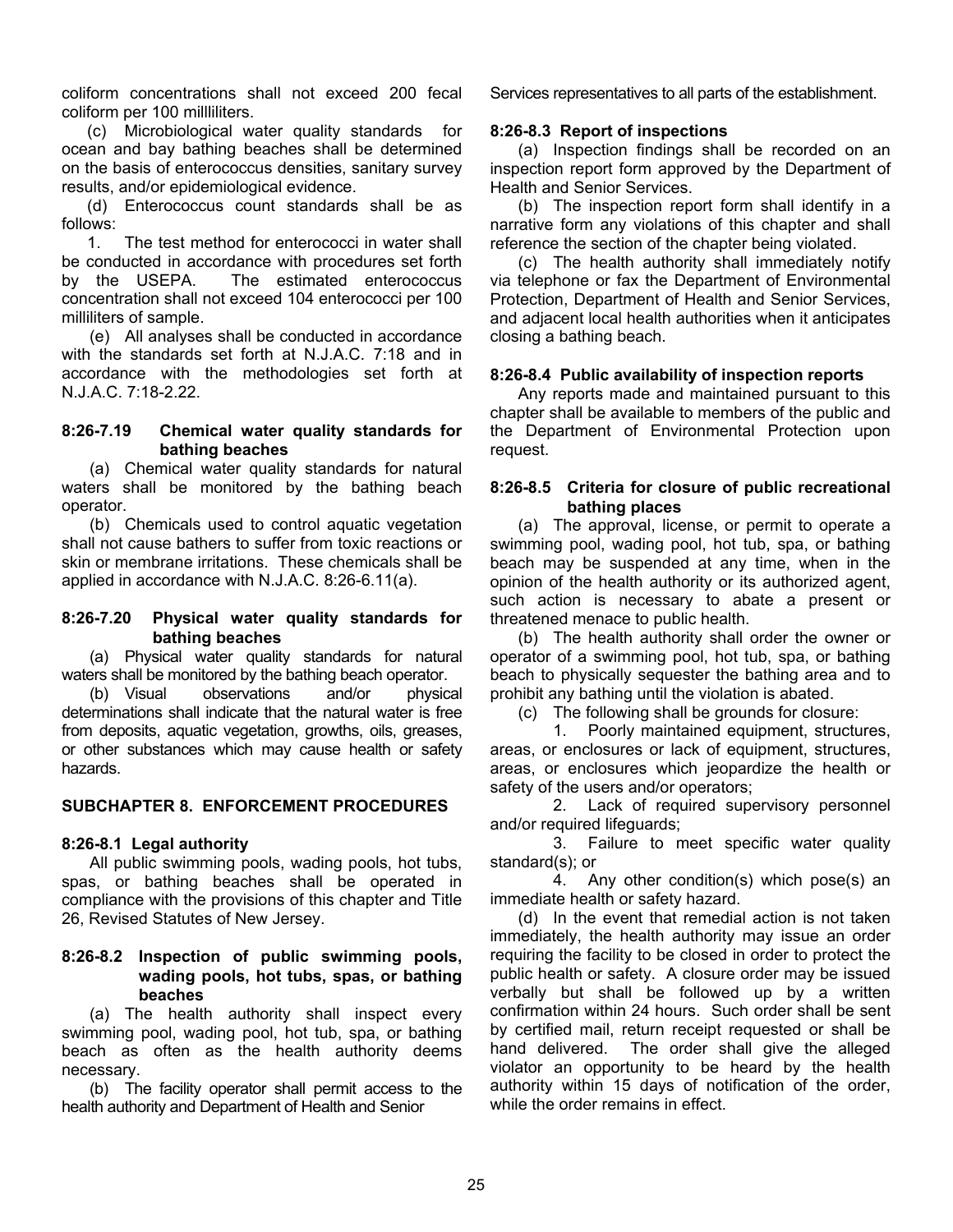# **8:26-8.6 Closure of swimming pools and wading pools**

 (a) Whenever a swimming pool or wading pool water sample exceeds the microbiological water standards as set forth at N.J.A.C. 8:26-7.5 and 7.11, the certified laboratory and the swimming pool or wading pool operator, or the facility management shall notify the health authority by telephone or fax on the same day that the unsatisfactory microbiological sample result was obtained. The water shall be resampled immediately.

 (b) If the resample exceeds the microbiological water standards as set forth at N.J.A.C. 8:26-7.5 and 7.11, the pool shall be immediately closed and shall not be reopened until a satisfactory microbiological water sample is obtained.

 (c) A written copy of all laboratory analyses shall be transmitted to the health authority within five business days of completion of the analyses.

 (d) The swimming pool or wading pool shall not be in operation for bathing if the disinfectant residual is below or above that set forth at N.J.A.C. 8:26-7.8 or if the physical water quality is not in conformance with N.J.A.C. 8:26-7.7.

# **8:26-8.7 Closure of hot tubs or spas**

 (a) Whenever a hot tub or spa water sample exceeds the microbiological water standards set forth at N.J.A.C. 8:26-7.11, the certified laboratory and the hot tub or spa operator shall notify the health authority by telephone or fax on the same day that the unsatisfactory microbiological sample result was obtained. The hot tub or spa shall be closed, drained, disinfected, refilled, and resampled.

 (b) The hot tub or spa may be reopened at the discretion of the health authority after the actions in (a) above have been taken and while laboratory results of the resampling are pending.

 (c) If the results of the resampling are unsatisfactory, the certified laboratory and the hot tub or spa operator shall immediately notify the health authority. The hot tub or spa shall then again be closed, drained, disinfected, refilled, and resampled. The hot tub or spa shall not be reopened until a satisfactory sample result is obtained and the health authority gives its approval.

 (d) A written copy of all laboratory analyses shall be transmitted to the health authority within five business days of completion of the analyses.

 (e) The hot tub or spa shall not be operated for bathing if the disinfectant residual is not within the range as set forth at N.J.A.C. 8:26-7.12.

# **8:26-8.8 Closure of bathing beaches**

 (a) When a bathing beach water sample exceeds the microbiological water standards set forth at N.J.A.C. 8:26- 7.18, the following actions shall be taken:

 1. The certified laboratory and bathing beach operator shall notify the health authority by telephone or fax on the same day that the unsatisfactory microbiological sample result was obtained. Health authorities participating in the CCMP shall immediately notify the Department of Health and Senior Services and the Department of Environmental Protection.

 i. Sampling points for resamples shall be clustered around the areas from which the unsatisfactory sample was obtained and shall be approved by the health authority.

 ii. When resampling CCMP ocean stations, the health authority shall resample the station that first exceeded the standard and bracket locations to either side of that station.

 iii. When resampling CCMP bay stations, the health authority shall resample the station that first exceeded the standard and locations at the outer limits of the bathing area.

 2. A sanitary survey of the area shall be conducted by the health authority and the operator of the bathing beach. This sanitary survey shall be designed to identify the source(s) of pollution. This survey shall include a survey of nearby point sources of pollution.

 3. If the result of the microbiological water quality resample is unsatisfactory, or if the sanitary survey discloses any condition which may present an imminent hazard to public health or safety, the bathing beach shall be closed for bathing. The local health authority shall immediately notify the Department of Health and Senior Services and the DEP of closings of recreational bathing areas which are monitored in the CCMP.

 4. If the overall microbiological water quality data indicates that an area exceeds the bathing water microbiological quality standards as a consequence of certain environmental conditions, that bathing area shall be kept closed for a period of time following those environmental conditions as indicated by past sampling data. Further, if environmental conditions, such as heavy rainfall, cause sewage and/or stormwater infrastructure failures such as surcharging manholes, then bathing areas having the potential to be affected shall be closed or sampled at the discretion of the health authority.

 5. A bathing beach shall not be opened until the sanitary survey and, if necessary, appropriate sampling, shows the microbiological water quality to be acceptable.